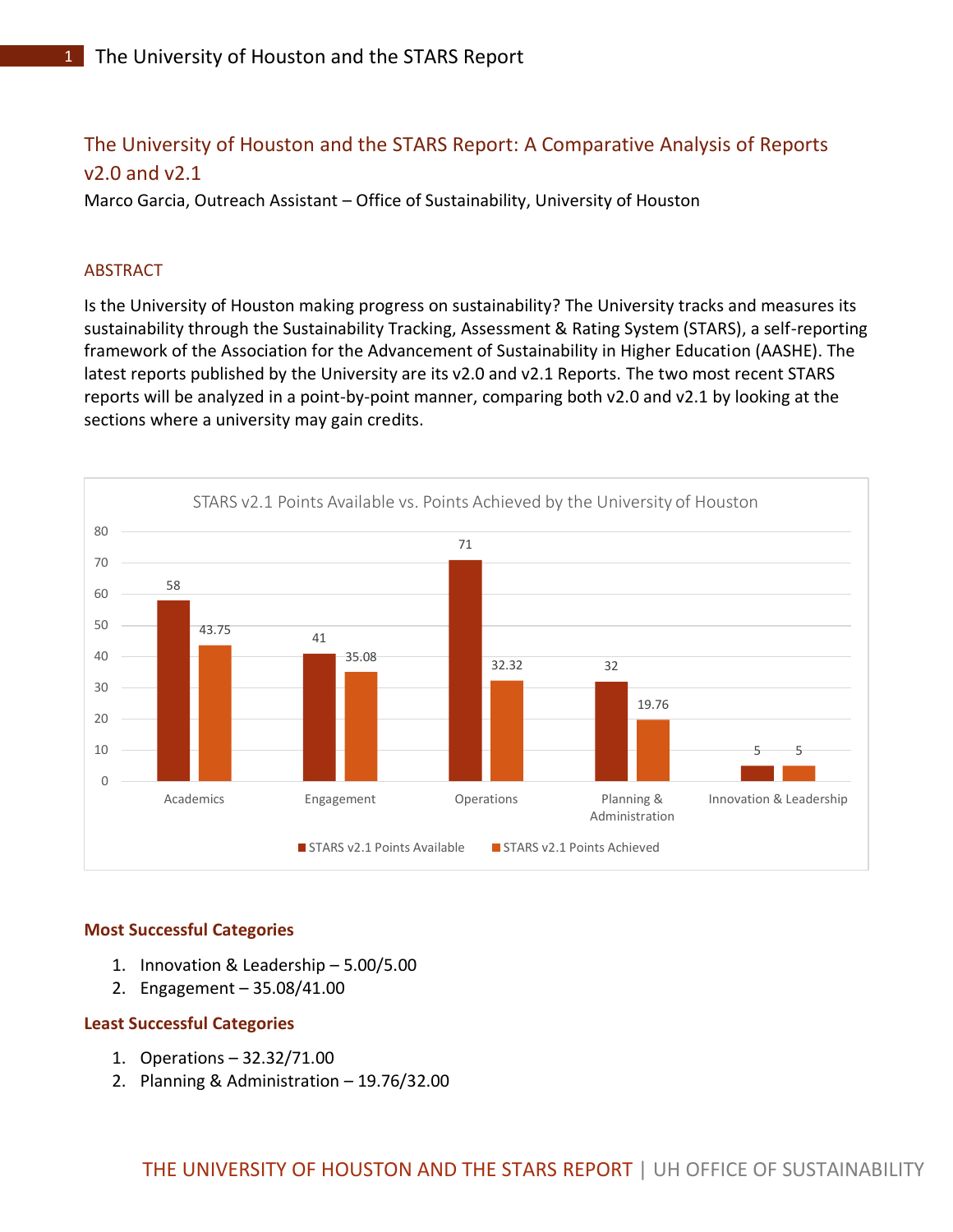#### **Most Successful Subcategories**

- $-$  Research  $-$  16.00/18.00
- Public Engagement 17.83/20.00
- Grounds 3.00/4.00
- Diversity & Affordability 9.04/10.00

#### **Least Successful Subcategories**

- Curriculum 27.75/40.00
- Campus Engagement 17.25/21.00
- $-$  Food & Dining  $2.00/8.00$
- Investment & Finance 1.08/7.00

#### **Improvements from Reports v2.0 to v2.1**

- The number of sustainability courses offered at the Graduate level increased from 39 to 46. [18% increase]
- The number of courses offered that include sustainability increased at the Undergraduate and Graduate level from 134 to 232 and 128 to 277, respectively. [73% increase, 116% increase]
- The number of academic departments (or the equivalent) that offer at least one sustainability course and/or course that includes sustainability (at any level) increased from 45 to 49. [9% increase] In 2011, this number was 37, when the university had 44 departments which offered courses.
- The AC-6: Sustainability Literacy Assessment section was not filled out in v2.0. In v2.1, the University of Houston pursued this credit by conducting its first Sustainability Literacy Survey.
- The number of academic departments (or the equivalent) that include at least one faculty or staff member that conducts sustainability research increased from 41.20 to 44. [7% increase]
- The number of continuing education courses offered that address sustainability increased from 22 to 166. [655% increase]
- Total third-party certified RECs, GOs and/or similar renewable energy products purchased in v2.0 totaled 83,656.80 MMBtu. This number equaled 171,096.20 MMBtu, in v2.1. [105% increase]
- The total clean and renewable electricity generated on site has increased over the past three reports. In v1.0, 0MMBtu were generated. This number increased to 75.85 MMBtu in v2.0, and again in v2.1, reaching 94.14 MMBtu. [24% increase]
- The number vehicles in the institution's fleet that were 100 percent electric in v2.0 was 102. The number vehicles in the institution's fleet that were 100 percent electric in v2.1 was 103 [1% increase]
- To make its dining operations more sustainable, the university established 4 initiatives in v2.1. These initiatives include a hydroponic garden, a farmers market, a campus kitchen, and a transition to bulk condiments in the dining halls. C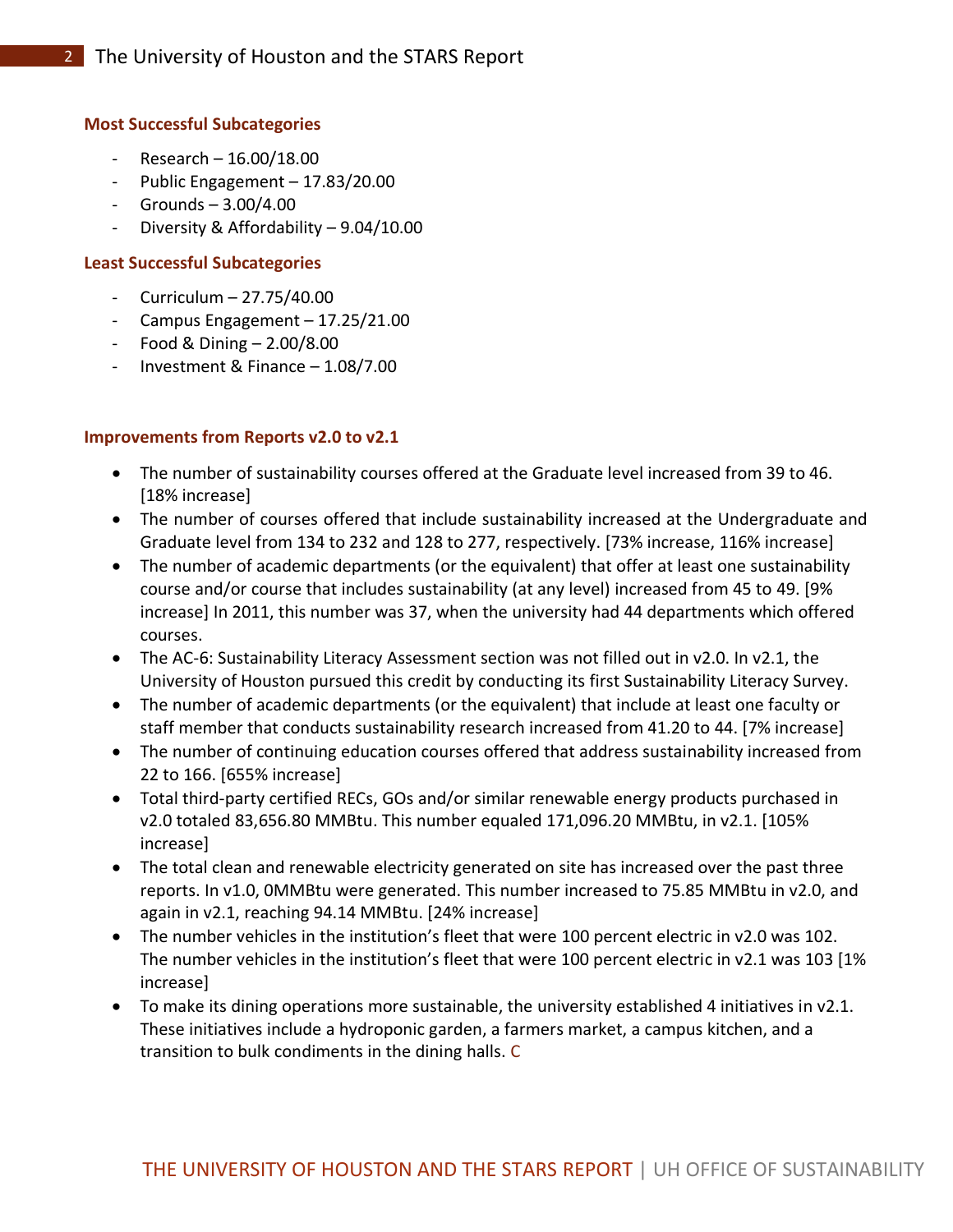- The total percentage of students (graduate and undergraduate) that use more sustainable commuting options as their primary means of transportation was 45.30 in v2.1. This number is up from 38 percent in v2.0. [19% increase] C
- The total waste generated (and diverted) totaled 4,270.12 Tons in v2.1. 4,460.65 Tons were generated in v2.0. [4% decrease] 16% of the total waste generated in v2.1 was recycled. In v2.0, 17% of the total waste generated was recycled.

# **ACADEMICS** – 43.75/58.00

# **Curriculum** – 27.75/40.00 (**Least Successful Subcategory**) S

# AC-1: Academic Courses – 9.10/14.00 R

| Number of sustainability courses offered (Undergraduate and Graduate): |                 |  |
|------------------------------------------------------------------------|-----------------|--|
| $\sqrt{2.0}$ : 26                                                      | $\sqrt{2.1:20}$ |  |
| $\sqrt{2.0}$ : 39                                                      | V2.1:46         |  |

The number of sustainability courses offered at the undergraduate level decreased from 26 to 20. [23% decrease] At the graduate level, the number of sustainability courses increased from 39 to 46. [18% increase]

| Number of courses offered that include sustainability (Undergraduate and Graduate): |           |  |
|-------------------------------------------------------------------------------------|-----------|--|
| v2.0: 134                                                                           | V2.1:232  |  |
| v2.0: 128                                                                           | v2.1: 277 |  |

The number of courses offered that include sustainability increased at the Undergraduate and Graduate level from 134 to 232 and 128 to 277, respectively. [73% increase, 116% increase]

| Percentage of courses that are sustainability course offerings |  |
|----------------------------------------------------------------|--|
| l v2.0: 4.16                                                   |  |

Number of academic departments (or the equivalent) that offer at least one sustainability course and/or course that includes sustainability (at any level): v2.0: 45/54 (83.33) v2.1: 49/54 (90.74%)

The number of academic departments (or the equivalent) that offer at least one sustainability course and/or course that includes sustainability (at any level) increased from 45 to 49. [9% increase] In 2011, this number was 37, when the university had 44 departments which offered courses. [See Figure below]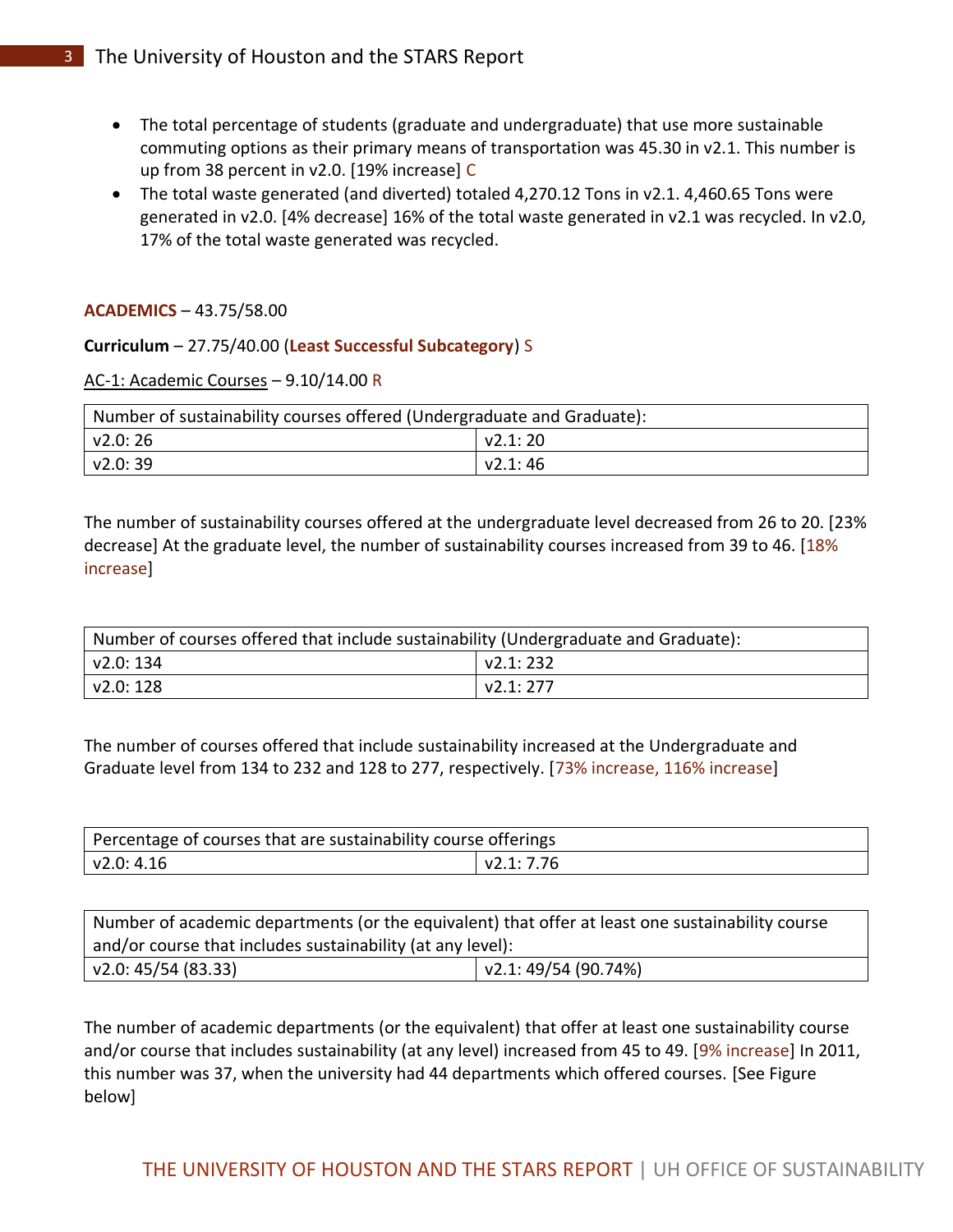

**RECOMMENDATIONS:** Integrate sustainability into the college curriculum by establishing an evidencebased sustainability curriculum – Promote the use of AASHE's definitions as a framework for creating courses in the future. The identification of a sustainability curriculum should make universities more able to link together existing sustainability courses and create new ones. Otherwise, thoroughly ensure that all courses that meet AASHE's criteria are recognized in the next STARS report (O'Byrne, Dripps, & Nicholas, 2014).

# AC-2: Learning Outcomes – 0.65/8.00 R

| Percentage of students who graduate from programs that have adopted at least one sustainability |            |  |
|-------------------------------------------------------------------------------------------------|------------|--|
| learning outcome:                                                                               |            |  |
| v2.0: 12.5                                                                                      | v2.1: 8.08 |  |

The low score for this credit is a reflection of the percentage of students that graduated from programs without at least one sustainability learning outcome. Hence, a higher score will be achieved when a higher percentage of students graduate from programs with at least one sustainability learning outcome.

The decrease in the percentage of students that graduate from programs which have adopted one sustainability learning outcome extends to the number of students, too. There was a significant decrease in the number of students who graduated from a program with at least one sustainability learning outcome. In v2.0, there were 1,074 students which had graduated from such programs. This number was down to 763 in v2.1. [29% decrease]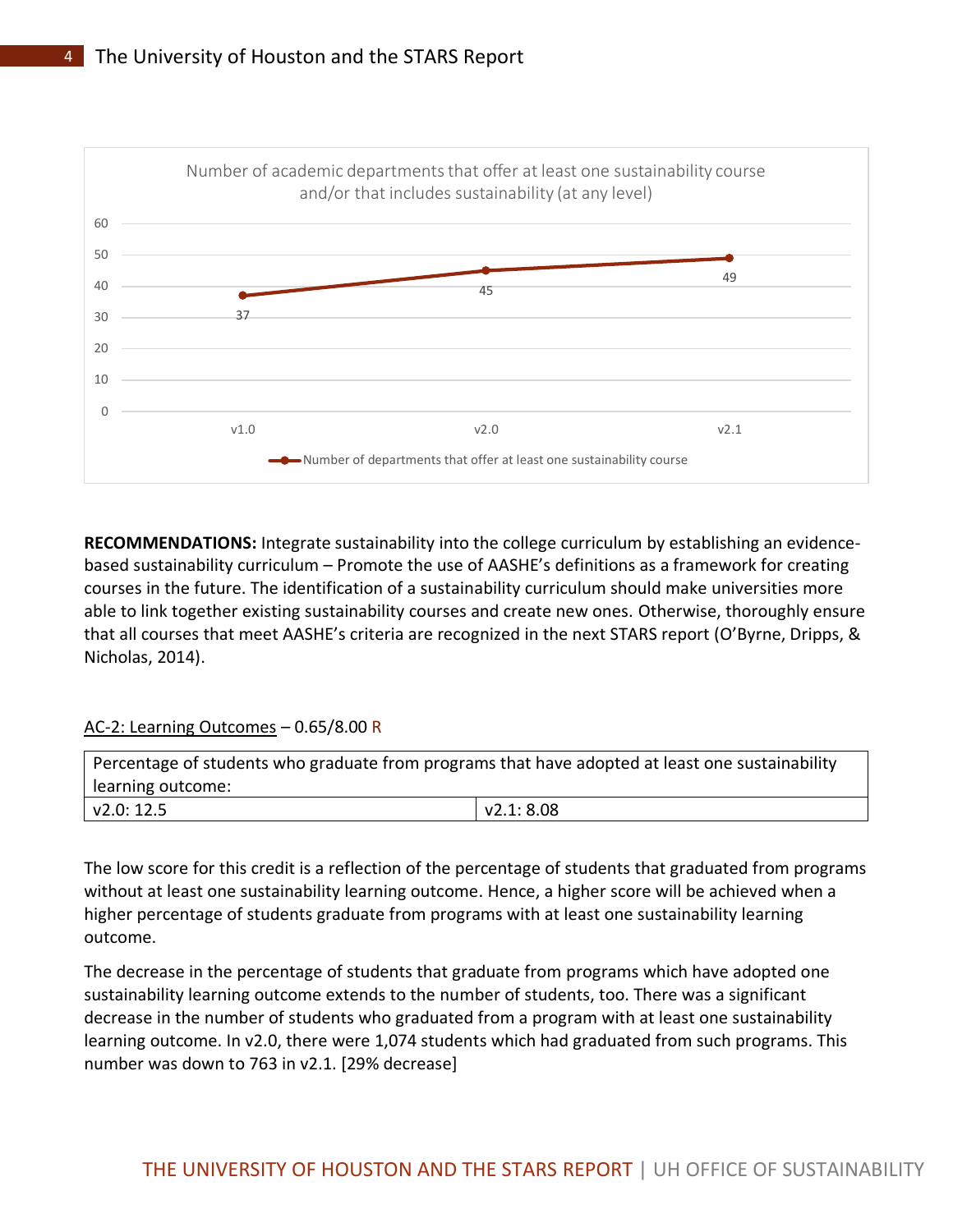**RECOMMENDATIONS:** Ensure that more students adopt programs that have at least one sustainability learning outcome. The most effective way to do this would be to get the university to adopt an institution-wide sustainability learning outcome, so that all students that graduate will graduate with a sustainability learning outcome.

AC-3: Undergraduate Program – 3.00/3.00

AC-4: Graduate Program – 3.00/3.00

AC-5: Immersive Experience – 2.00/2.00

AC-6: Sustainability Literacy Assessment – 4.00/4.00

This was not filled out in v2.0. In v2.1, the University of Houston pursued this credit by conducting its first Sustainability Literacy Survey.

AC-7: Incentives for Developing Courses – 2.00/2.00

AC-8: Campus as a Living Laboratory – 4.00/4.00

**Connections to the United Nations Sustainable Development Goals (SDGs):** SDG 4: Quality Education and SDG 13: Climate Action

**Research** – 16.00/18.00 (**Most Successful Subcategory**) S

AC-9: Research and Scholarship – 12.00/12.00

The number of academic departments (or the equivalent) that include at least one faculty or staff member that conducts sustainability research increased from 41.20 to 44. [7% increase]

The number of the institution's faculty and/or staff engaged in sustainability research was 246 in v2.0, but was down to 148 in v2.1. [40% decrease]

AC-10: Support for Research – 4.00/4.00

AC-11: Open Access to Research – 0.00/2.00 R

The University of Houston does not have an open access policy that meets the criteria specified by the AASHE. However, there is a task force in the Faculty Senate which is developing an open access policy.

**RECOMMENDATIONS**: Adopt a policy committing the university to open-access research and encouraging self-archiving of scholarly articles in a shared repository service.

**Connections to the United Nations Sustainable Development Goals (SDGs):** SDG 9: Industry, Innovation and Infrastructure and SDG 16: Peace, Justice and Strong Institutions

**ENGAGEMENT** – 35.08/41.00 or 85.6%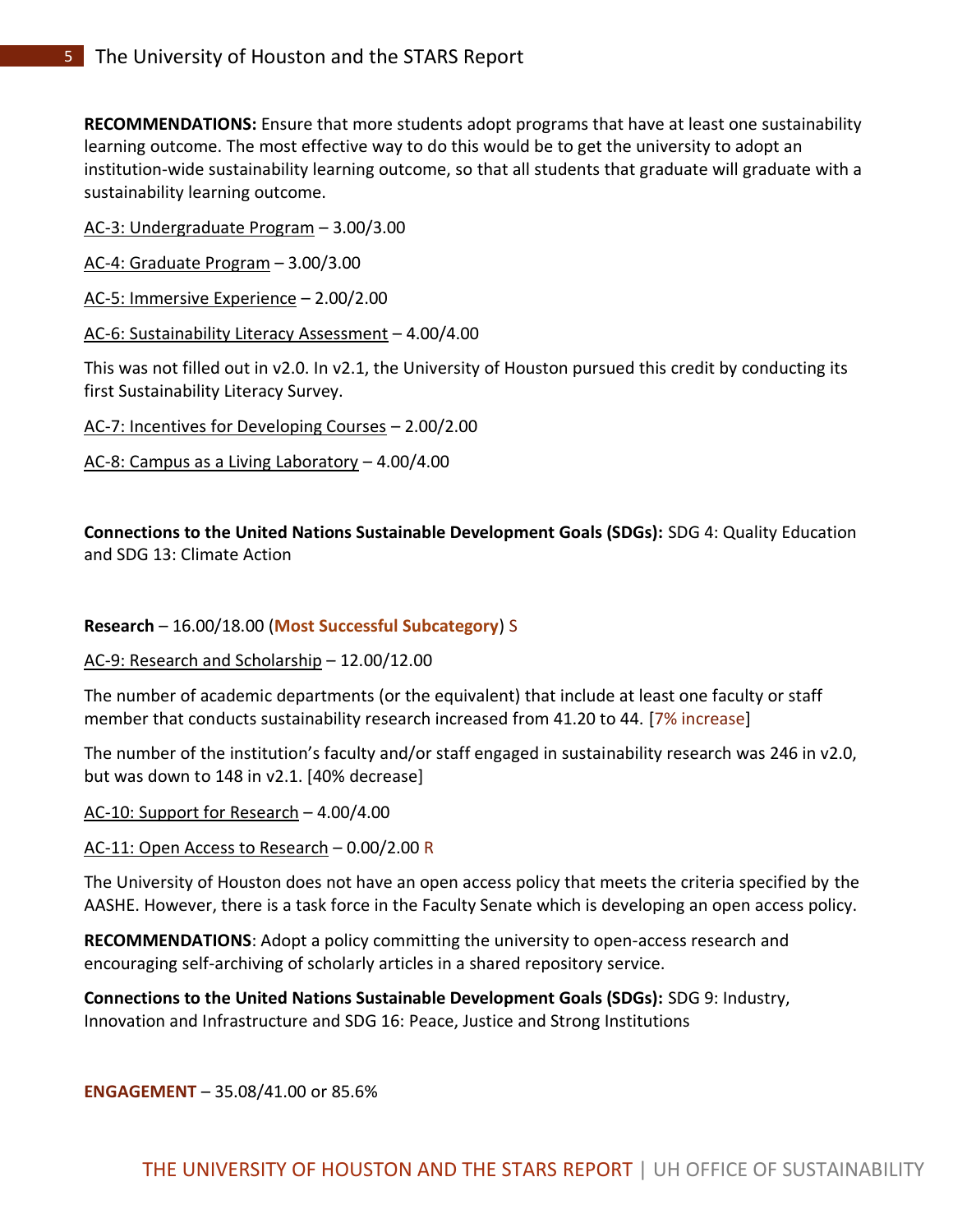CAMPUS ENGAGEMENT – 17.25/21.00 (**Least Successful Subcategory**) INC S

EN-1: Student Educators Program – 4.00/4.00 INC

EN-2: Student Orientation – 2.00/2.00 INC

EN-3: Student Life – 2.00/2.00 INC

EN-4: Outreach Materials and Publications – 2.00/2.00 INC

EN-5: Outreach Campaign – 4.00/4.00 C R

Sustainability-related outreach campaigns include involvement with Cougar First Impressions (through the #BYOBottle campaign), RecycleMania, and Cleanup Day

**RECOMMENDATIONS:** Challenge students to conserve energy in their dorms, as was done in CSU's "Faces of Conservation" campaign.

EN-6: Assessing Sustainability Culture  $- 1.00/1.00$  INC

EN-7: Employee Educators Program – 0.00/3.00 C R

The university did not pursue this credit in both v2.0 and v2.1.

**RECOMMENDATIONS:** Hire a person to audit buildings and train employees on how to certify or comply with the Office of Sustainability's Green Office Program.

EN-8: Employee Orientation – 1.00/1.00

EN-9: Staff Professional Development – 1.25/2.00 C R

The university made available professional development and training opportunities in sustainability to all staff at least once per year in both v2.0 and v2.1. Estimated percentage of regular staff (full-time and part-time) that participates annually in sustainability professional development and training that is either provided or supported by the institution was between 1-24% in v2.1. Data for this field was not filled out in v2.0.

**RECOMMENDATIONS:** Develop an online training program to inform faculty and staff about sustainable behavior in the workplace and/or partner with the Wellness Department to incentivize faculty and staff to take the training courses related to each aspect of sustainability.

**Connections to the United Nations Sustainable Development Goals (SDGs):** SDG 4: Quality Education, SDG 12: Responsible Consumption and Production and SDG 13: Climate Action

PUBLIC ENGAGEMENT – 17.83/20.00 (**Most Successful Subcategory**) C S

EN-10: Community Partnerships – 3.00/3.00 INC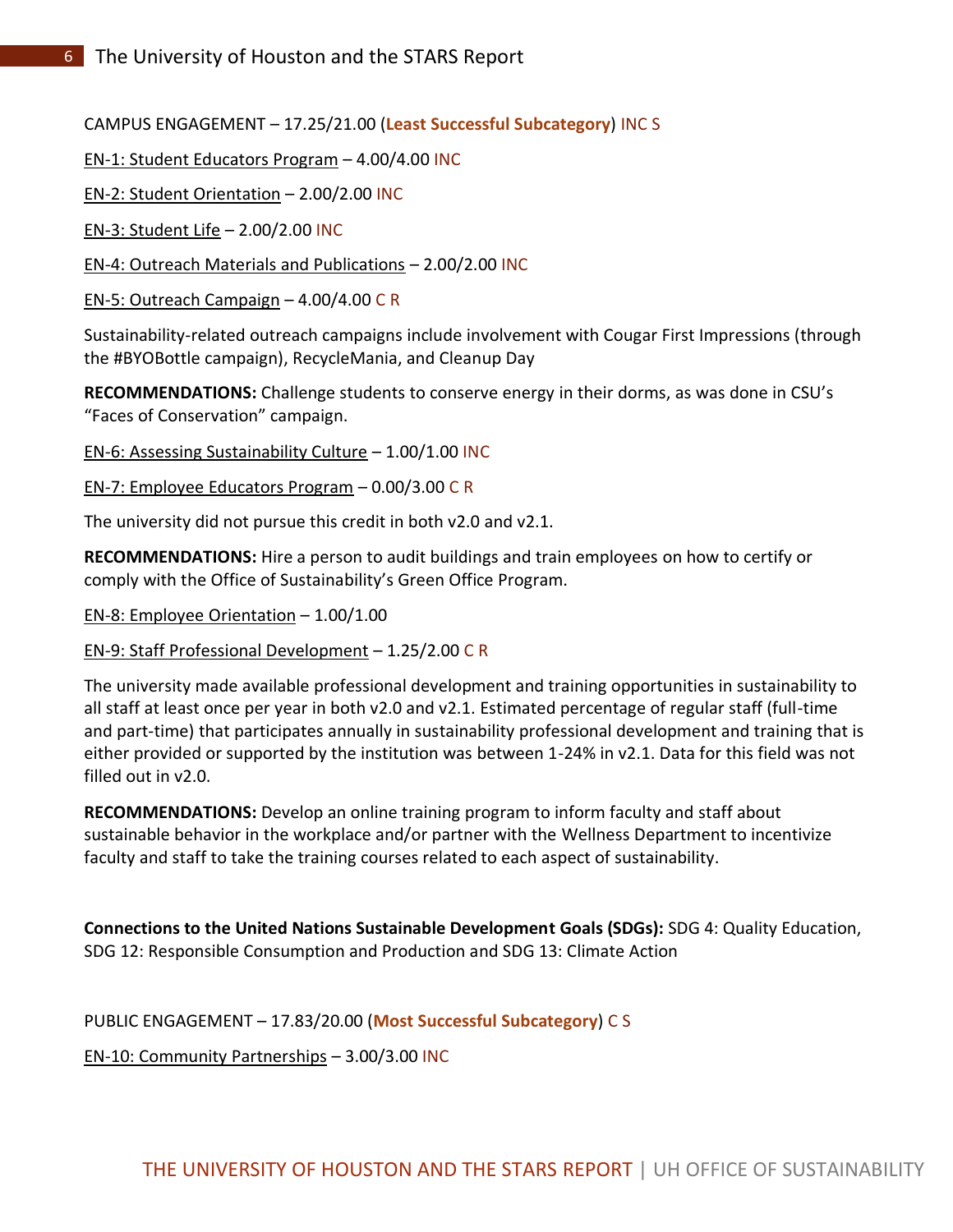The University of Houston has formal community partnership with Urban Harvest, Citizens Environmental Coalition, and Dress for Success to advance sustainability. All of the partnerships supported focus on at least one dimension of sustainability.

#### EN-11: Inter-Campus Collaboration – 3.00/3.00 INC

The University of Houston is an active member of the Association for the Advancement of Sustainability in Higher Education (AASHE), the U.S. Green Building Council, and the Forest Stewardship Council

### EN-12: Continuing Education – 5.00/5.00 INC

| Number of continuing education courses offered that address sustainability: |          |  |
|-----------------------------------------------------------------------------|----------|--|
| $\sqrt{2.0:22}$                                                             | v2.1:166 |  |

In v2.0, the percentage of continuing education courses that address sustainability was 11.11%. This number increased to 20.72 in v2.1. [86.5% increase]

The number of continuing education courses offered that address sustainability increased from 22 to 166. [655% increase]

#### EN-13: Community Service – 3.50/5.00 C

| Percentage of students engaged in community service: |         |                 |
|------------------------------------------------------|---------|-----------------|
| $\vert$ v1.0: 38                                     | v2.0:55 | $\sqrt{2.1:50}$ |

### EN-14: Participation in Public Policy – 1.33/2.00 C R

The university does not advocate for public policies that support campus sustainability or that otherwise advance sustainability at the municipal/local level nor at the international level. It does, however, advocate for such policies at the state and national level.

**RECOMMENDATIONS:** At the local level, the University of Houston should advocate for improvements to transportation infrastructure in Houston, as it would increase the use of public transportation and benefit the city as a whole. At the international level, the university should consider sending delegates to one of the many gatherings held by the United Nations. The university could also issue a statement ahead of one these gatherings, urging them to consider some aspect of sustainability.

#### *EN-15: Trademark Licensing* – 2.00/2.00 C

The institution is a member to the Worker Rights Consortium but not the Fair Labor Association.

**RECOMMENDATIONS:** To ensure that apparel bearing the university's logo is made under fair working conditions, and consequently promote health, safety, and secure livelihoods for domestic and global workers, the University of Houston should join the Fair Labor Association.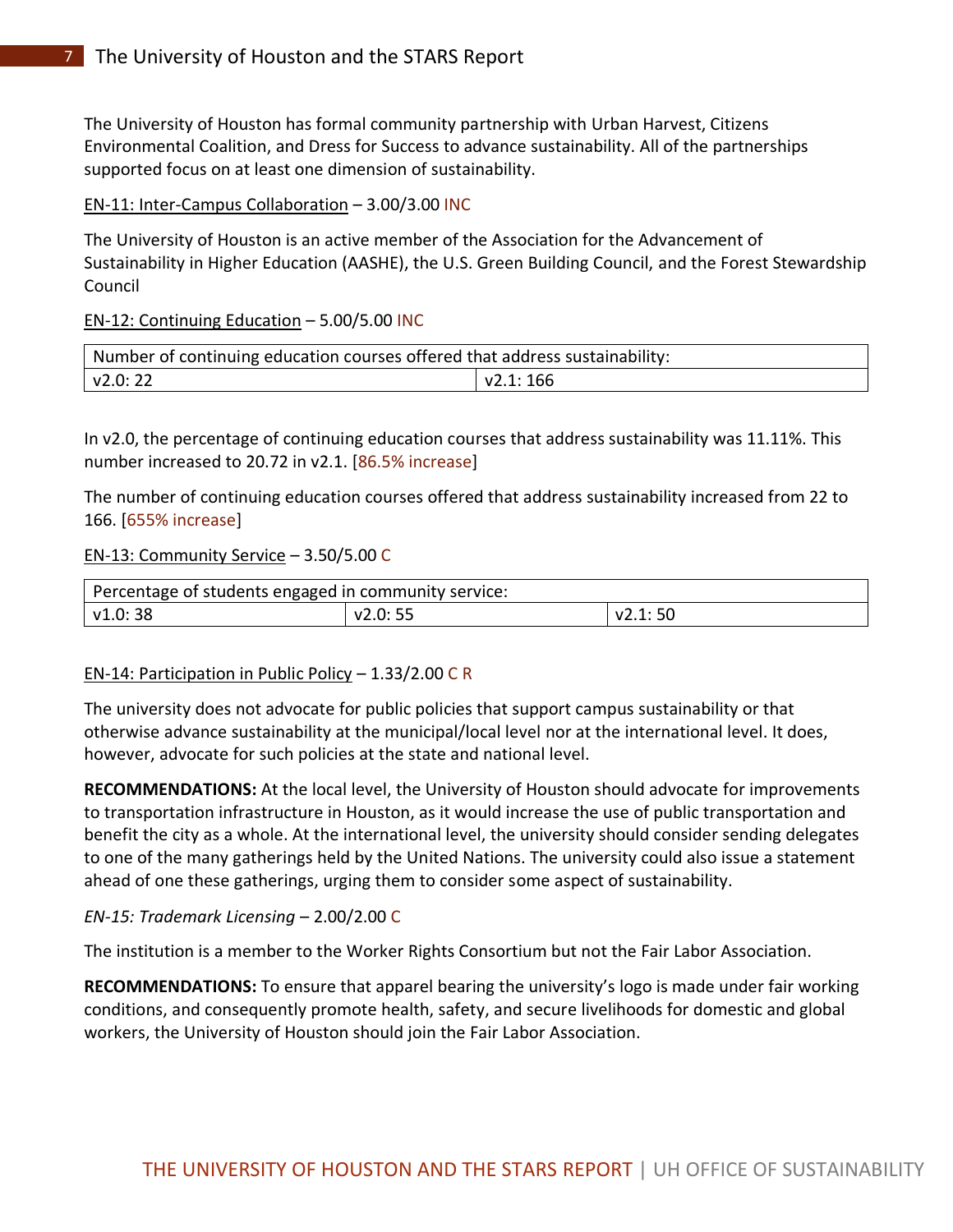**Connections to the United Nations Sustainable Development Goals (SDGs):** SDG 1: No Poverty, SDG 4: Quality Education, SDG 8: Decent Work and Economic Growth, SDG 11: Sustainable Cities and Communities, SDG 12: Responsible Consumption and Production, SDG 16: Peace, Justice and Strong Institutions, and SDG 17: Partnerships for the Goals

### **OPERATIONS** – 32.32/71.00 or 45.5 (**Least Successful Category**)

a. Air & Climate – 4.47/11.00 C S R

*OP 1: Greenhouse Gas Emissions (*Now *Emissions Inventory and Disclosure)* – 3.47/10.00 (Now 3 points) C R

| Total GHG emissions (in Metric Tons of C02 Equivalent): |                         |  |
|---------------------------------------------------------|-------------------------|--|
| v2.0 (PY 12-13): 267219.6                               | v2.1 (PY 17): 316422.21 |  |

Total GHG emissions for v2.0 totaled 267,219.6 Metric Tons of CO2 Equivalent. Total emissions in v2.1 totaled 316,422.21 MtCO2e. [18% increase]

| Gross Scope 1 and Scope 2 GHG emissions (in Metric Tons of C02 Equivalent): |                           |                                 |
|-----------------------------------------------------------------------------|---------------------------|---------------------------------|
| V1.0 (PY): 140530                                                           | v2.0 (PY 12-13): 165556.9 | $\vert$ v2.1 (PY 17): 205184.41 |

Gross Scope 1 and Scope 2 GHG emissions totaled 165,556.9 Metric Tons of CO2 Equivalent in v2.0 and 205,184.41 Metric Tons of CO2 Equivalent in v2.1. [24% increase] The largest share of Gross Scope 1 and Scope 2 GHG emissions belongs to Gross Scope 2 GHG emissions from purchased electricity at 181392.56 Metric Tons of CO2 Equivalent. This is vital data for arguing for solar changeover.

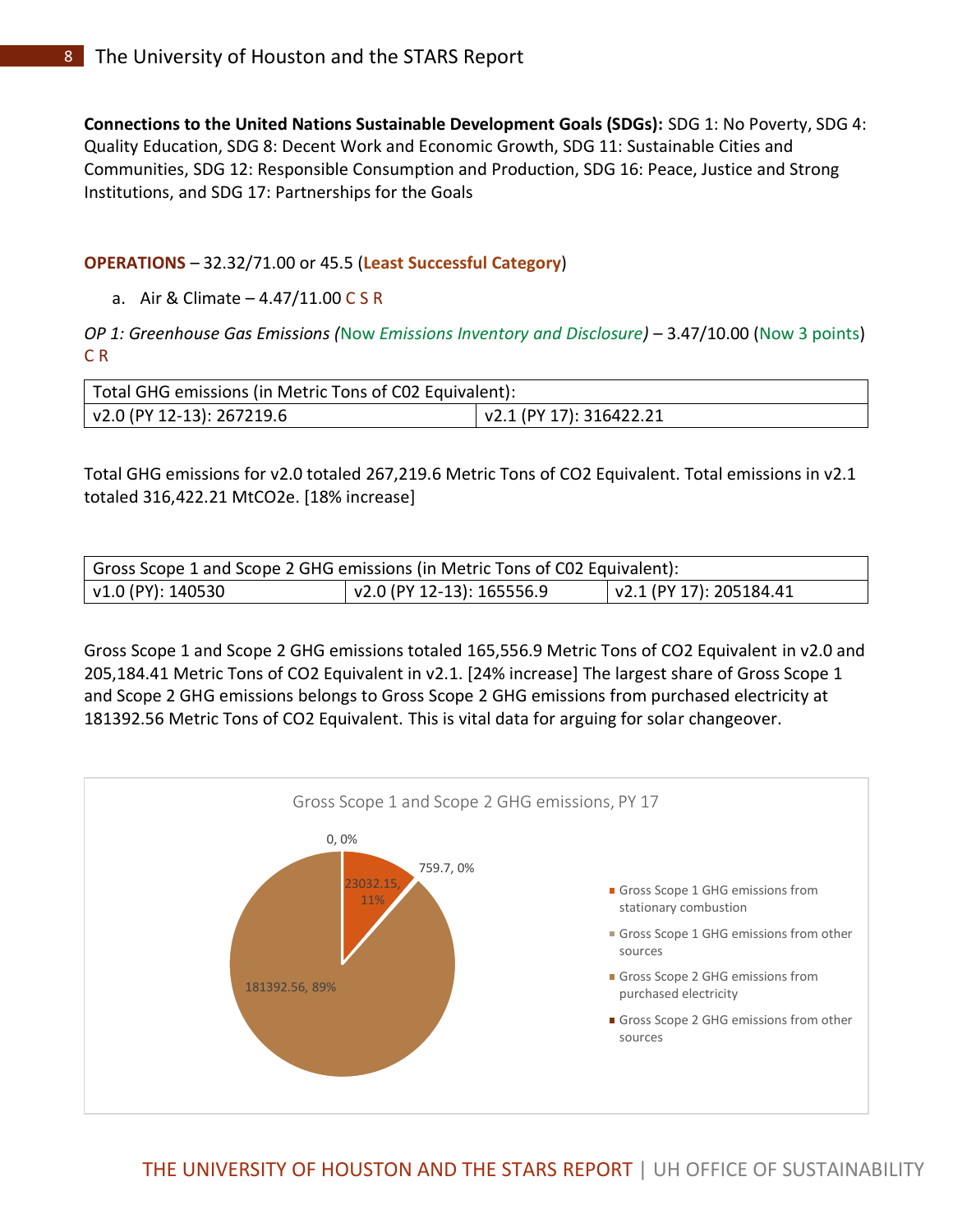



Gross Scope 1 and Scope 2 GHG emissions totaled 132,117.40 Metric Tons of CO2 Equivalent for the Baseline Year (Fiscal Year 2009). In relation to the Baseline Year, this represents a 55% increase in emissions for this category.

Between PY 12-13 to PY 17, Gross Scope 2 GHG emissions from purchased electricity increased its GHG emissions share for Gross Scope 1 and 2 emissions from 82% to 89%. In other words, emissions in this category are increasingly coming from the electricity purchased by the university. However, this increase in share didn't develop until the time between PY 12-13 and PY 17. Between PY 08-09 and PY 12-13, the share of GHG emissions coming from purchased electricity remained the same.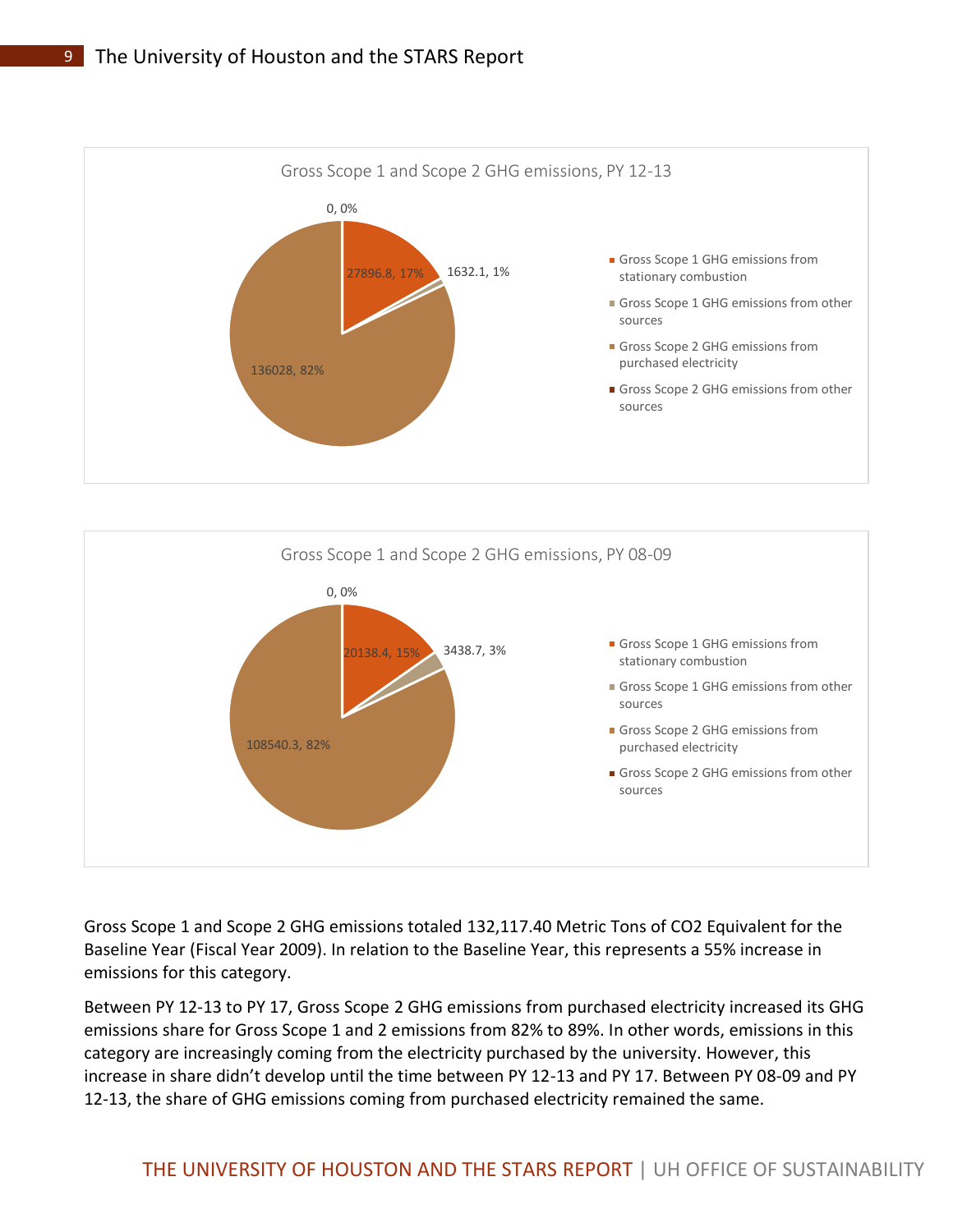

| Scope 3 GHG emissions (in Metric Tons of C02 Equivalent): |                                 |  |
|-----------------------------------------------------------|---------------------------------|--|
| v2.0 (PY 12-13): 101,662.7                                | $\sqrt{2.1}$ (PY 17): 111,237.8 |  |

Scope 3 emissions in v2.1 totaled 111,237.8 MtCO2e but 101,662.7 MtCO2e in v2.0. [9% increase] Although all Scope 1 and 2 emissions were accounted for in v2.0 and v2.1, data for Scope 3 emissions has been lacking. This should be kept in mind, as it presents a limitation on this analysis.

| Scope 3 GHG emissions, Purchased goods and services: |                      |  |
|------------------------------------------------------|----------------------|--|
| v2.0 (PY 12-13): 678.5                               | v2.1 (PY 17): 176.11 |  |

Purchased goods and services include food, paper, office supplies, furniture, computers, telephones, travel services, outsourced administrative functions, consulting services, and janitorial and landscaping services. GHG emissions from Purchased goods and services significantly decreased, however only "some" emissions were reported for this performance year.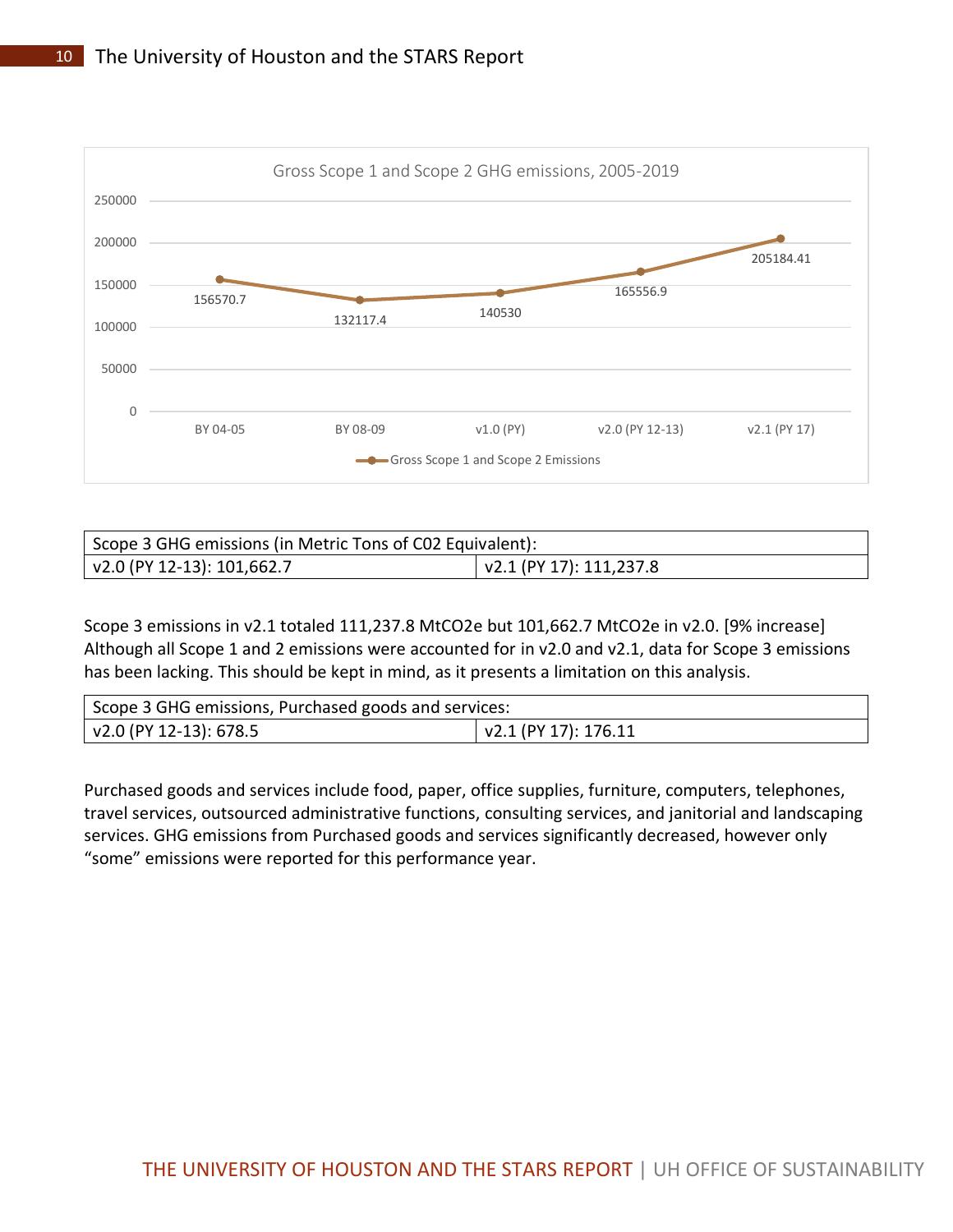



THE UNIVERSITY OF HOUSTON AND THE STARS REPORT | UH OFFICE OF SUSTAINABILITY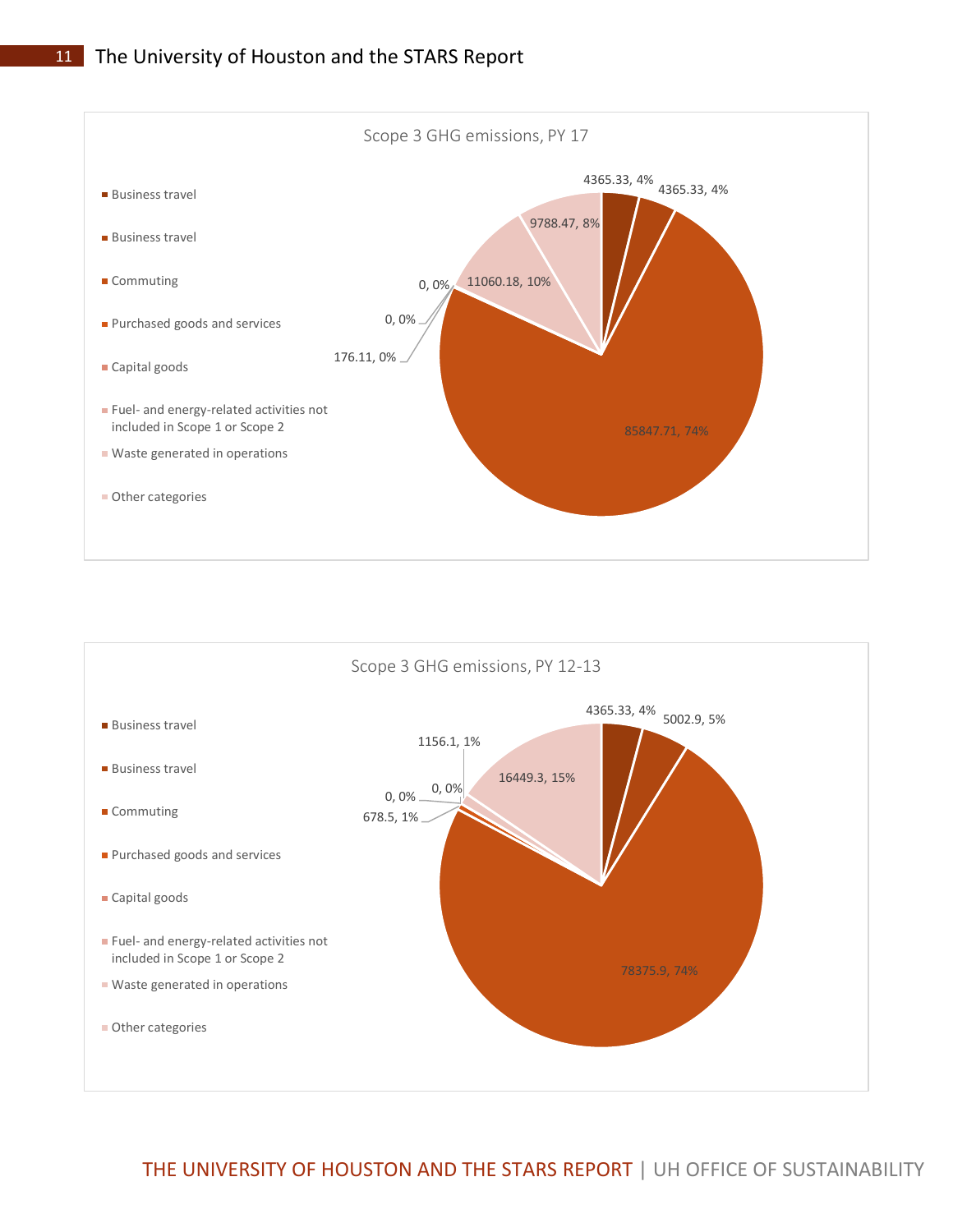The share of emissions for Commuting in Scope 3 GHG emissions has remained unchanged from v2.0 to v2.1 or from PY 12-13 to PY 17. Overall, Commuting made up 29% of Total emissions in v2.0 and 27% in v2.1.

**RECOMMENDATIONS:** Adopt a climate action plan and a policy on sustainable practices, which universities like the University of California, Irvine have adopted, to commit the University of Houston to reduce carbon emissions below levels for a chosen baseline year. The university could partner with the City of Houston (who are in the process of developing a climate action plan) and join them in reducing their emissions.

*OP-2: Outdoor Air Quality (*Now *Greenhouse Gas Emissions)* – 1.00/1.00 (Now 8 points) C

| Inventory of significant air emissions from stationary campus sources (Nitrogen oxides (NOx)): |                        |  |
|------------------------------------------------------------------------------------------------|------------------------|--|
| $\sqrt{2.0}$ : 2.10 Tons                                                                       | $\sqrt{2.1:2.10}$ Tons |  |

Air emissions from stationary sources totaled 2.10 Tons of Nitrogen oxides (NOx) in v2.1. Emissions from stationary sources totaled 2.10 Tons of Nitrogen oxides (NOx) in v2.0. [0% change]

NOx is a generic term for the various oxides of nitrogen. NOx emit from combustion-related emissions, such as "fossil fuel combustion in electric utilities, high-temperature operations at other industrial sources, and operation of motor vehicles" (EPA, 2018). The greatest source of anthropogenic NOx emissions in the U.S. is caused by on-road vehicles (EPA, 2018).

**Connections to the United Nations Sustainable Development Goals (SDGs):** SDG 3: Good Health and Well-Being, SDG 7: Affordable and Clean Energy, SDG 11: Sustainable Cities and Communities, and SDG 13: Climate Action

# b. Buildings  $-3.25/8.00 C S$

*OP-3: Building Operations and Maintenance* – 2.00/5.00 C R

**RECOMMENDATIONS**: Create an operations and maintenance program that considers energy use, water use, environmental footprint, waste, indoor environmental quality, materials, and also the wellbeing of the people that will be using these buildings. The university should pursue LEED certifications of its buildings and/or operate and maintain its buildings according to guidelines and policies which consider criteria such as Indoor air quality (IAQ) management policy or protocol; Green cleaning policy, program or contract; Energy management or benchmarking program; and/or Water management or benchmarking program.

*OP-4: Building Design and Construction* – 1.25/3.00 C R

**RECOMMENDATIONS:** Create a policy mandating that buildings designed, built and renovated use a framework which considers both human and environmental health. One effective option would be to integrate sustainability into the university's master plan. The most recent update on the master plan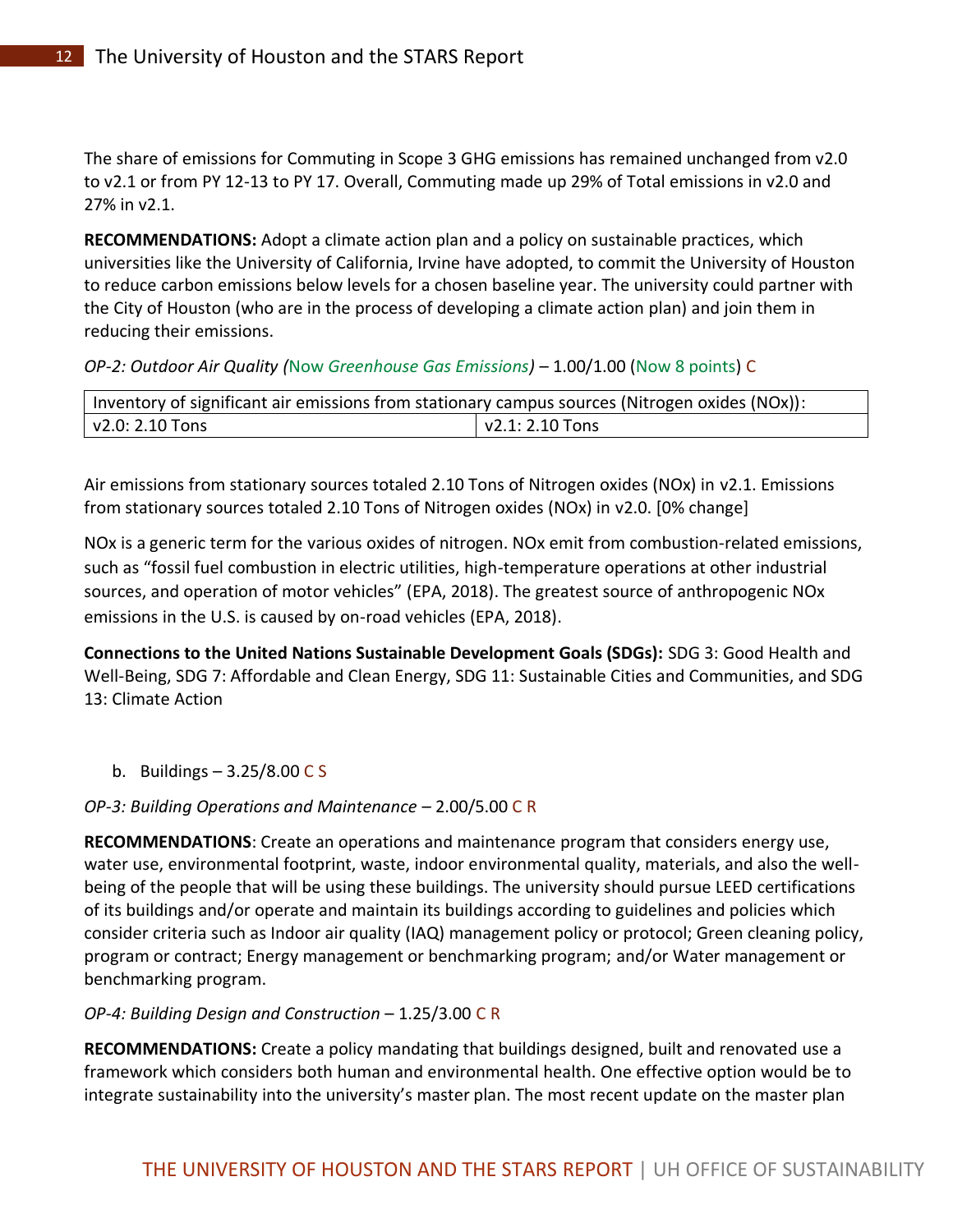shows that the university has goals and initiatives to meet those goals, but no comprehensive framework for future development, let alone sustainable development.

**Connections to the United Nations Sustainable Development Goals (SDGs):** SDG 3: Good Health and Well-Being, SDG 6: Clean Water and Sanitation, SDG 7: Affordable and Clean Energy, SDG 9: Industry, Innovation and Infrastructure, SDG 11: Sustainable Cities and Communities, and SDG 12: Responsible Consumption and Production

c. Energy – 4.29/10.00 S

# *OP-5: Building Energy Consumption* (STARS 2.2: *OP-5: Building Energy Efficiency*) – 3.88/6.00 C

Buildings are usually the largest user of energy and the largest source of greenhouse gas emissions on campuses. In terms of energy, 1 BTU is equal to "the amount of energy in the tip of a match" (Wilcoxen, 2009). A quadrillion BTU is equal to "the amount of energy in 45 million tons of coal, or 1 trillion cubic feet of natural gas, or 170 million barrels of crude oil" (Wilcoxen, 2009).

| Total building energy consumption: |                                         |
|------------------------------------|-----------------------------------------|
| v2.0 (2014): 1,563,649.85 MMBtu    | $\vert$ v2.1 (2017): 2,093,971.36 MMBtu |

The total building energy consumption by the University of Houston in v2.0 was 1,563,649.85 MMBtu. The total building energy consumption in v2.1 was 2,093,971.36 MMBtu. [34% increase]

For v1.0, this number was 700,189.69 MMBtu. [199% overall increase] This might be due to increased building square footage. Compare these numbers with the square footage included, as we might be decreasing our building energy consumption per square foot.

There are 5.8 MMBtu per bbl (barrel of oil). This means that the total building energy consumption by the University of Houston equaled 361,029.5 barrels of oil in 2017. The amount of CO2 in one barrel of oil is 0.43 metric tons. Thus, if the University of Houston sourced its building energy entirely from oil, it would have contributed 155,242.7 metric tons of CO2 in 2017. Because the university sources some of its building energy (94.14 MMBtu) from on-site renewables, we can decrease this number to 155,235.7 metric tons of CO2.

In total, 29,516 barrels of oil, or 12,692 metric tons of CO2, were avoided because of the renewable energy generated onsite and purchased by the university. For reference, the typical passenger vehicle emits 4.71 metric tons of CO2 annually. This means that the amount of CO2 emissions avoided was equivalent to taking 2,694.63 vehicles off the road.

5.80 MMBtu per barrel 0.43 metric tons of CO2/barrel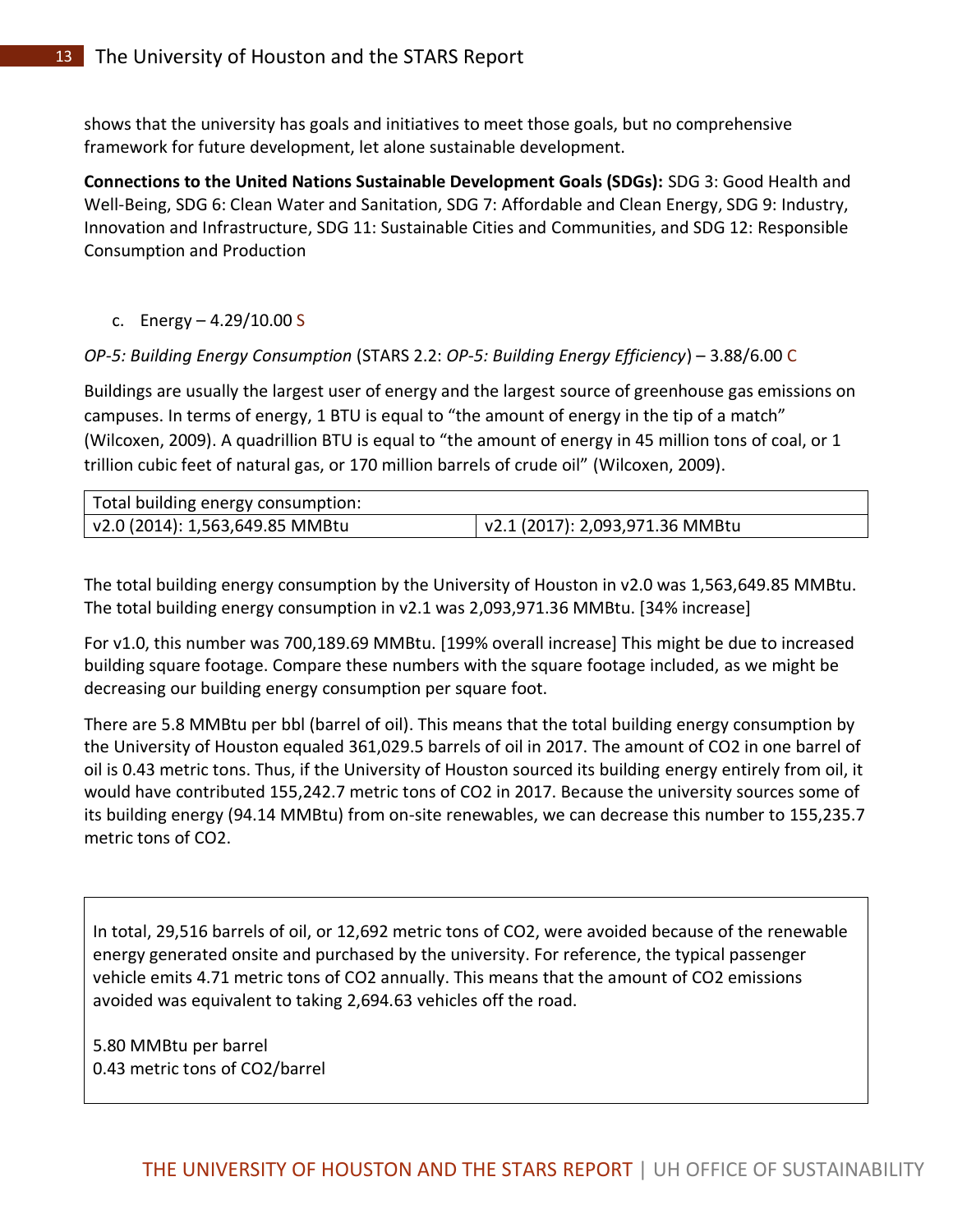Total energy consumption = 2,093,971.36 MMBtu 2,093,971.36 MMBtu / 5.8 MMBtu = 361,029.54 barrels of oil 361,029.54 barrels of oil x 0.43 metric tons of CO2 = 155,242.70 metric tons of CO2 Total metric tons of CO2 (if all energy was sourced from oil) = 155,242.70 metric tons of CO2

Total clean and renewable energy = 94.14 (onsite) + 171,096.20 (purchased) = 171,190.34 MMBtu 171,190.34 MMBtu / 5.8 MMBtu = 29,515.58 barrels of oil 29,515.58 barrels of oil x 0.43 metric tons of CO2 = 12,691.70 metric tons of CO2 Total metric tons of CO2 (if all energy was sourced from oil, and if both onsite and purchased clean and renewable energy are accounted for): 12,691.70 metric tons of CO2

4.71 metric tons CO2E/vehicle /year 12,691.70 metric tons of CO2 / 4.71 metric tons CO2E/vehicle /year = 2,694.63 passenger vehicles

Source: (EPA, 2018)



In 2018, total U.S. primary energy consumption per person (or per capita consumption) was about 310 million British thermal units (Btu) (U.S. Energy Information Administration, 2019)

*OP-6: Clean and Renewable Energy* – 0.41/4.00 (10%)

| Total energy consumption (all sources, excluding transportation fuels), performance year : |                                  |  |
|--------------------------------------------------------------------------------------------|----------------------------------|--|
| v2.0: 1,563,649.85 MMBtu                                                                   | $\sqrt{2.1: 2,093,971.36}$ MMBtu |  |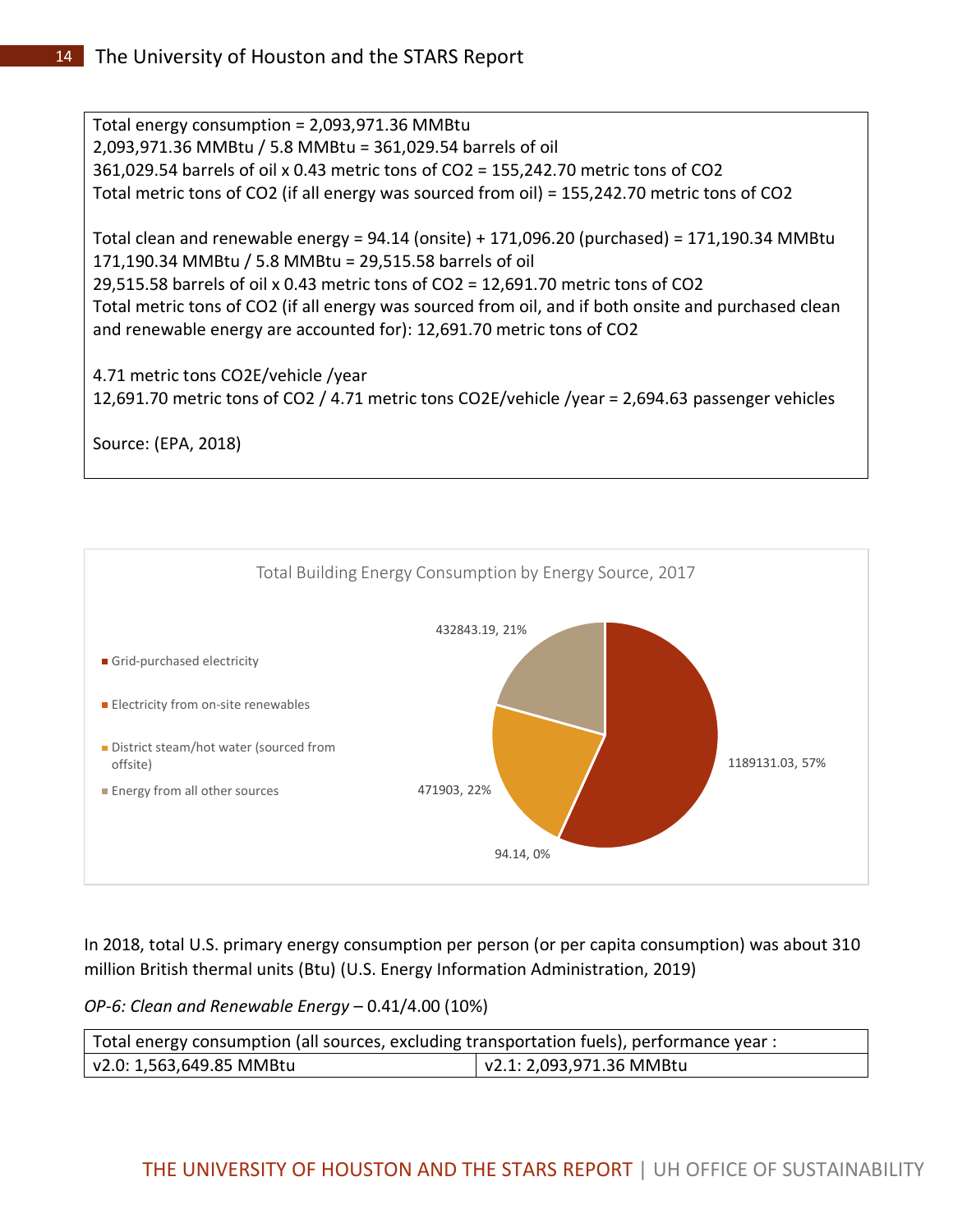Total energy consumption (all sources, excluding transportation fuels) in v2.1 was 2,093,971.36 MMBtu. This was 1,563,649.85 MMBtu in v2.0. [34% increase] The total energy consumed in v1.0 was 700,189.68 MMBtu.



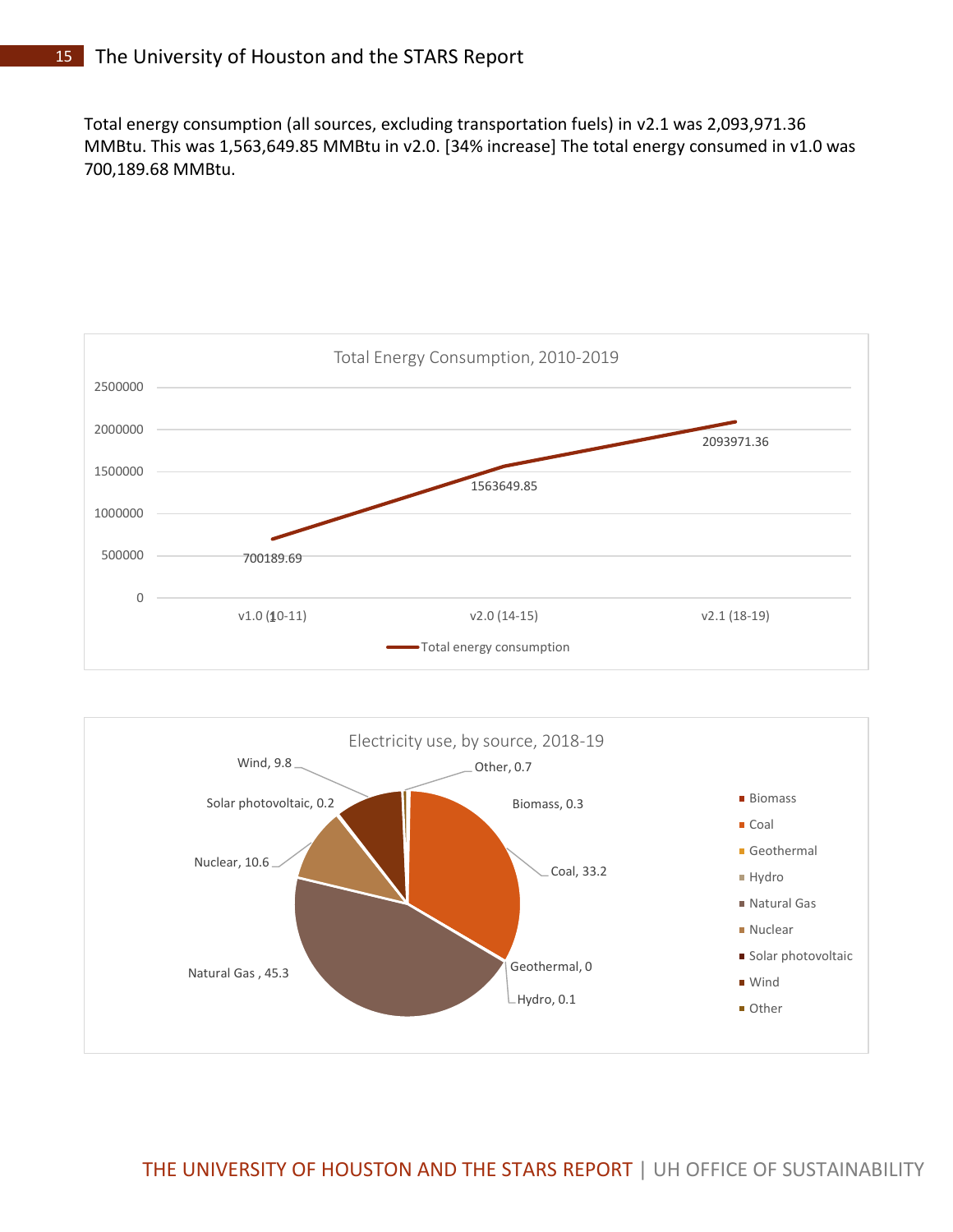Percentage of total energy consumption from clean and renewable sources: v2.0: 5.4 v2.1: 8.2

The percentage of total energy consumption from clean and renewable sources totaled 8.2 in v2.1. This number totaled 5.4 in v2.0. [52% increase] In both reports, wind has comprised the majority of clean and renewable sources.

Total third-party certified RECs, GOs and/or similar renewable energy products (including renewable electricity purchased through a utility-provided certified green power option) purchased during the performance year:

| v2.0: 83,656.80 MMBtu | v2.1: 171,096.20 MMBtu |
|-----------------------|------------------------|
|-----------------------|------------------------|

Total third-party certified Renewable Energy Certificates (RECs), Guarantee of Origins (GOs) and/or similar renewable energy products purchased in v2.0 totaled 83,656.80 MMBtu. This number amounted to 171,096.20 MMBtu in v2.1. [105% increase]

The total clean and renewable electricity generated on site has increased over the past three reports. In v1.0, 0MMBtu were generated. This number increased to 75.85 MMBtu in v2.0, and again in v2.1, reaching 94.14 MMBtu. [24% increase]

**Connections to the United Nations Sustainable Development Goals (SDGs):** SDG 7: Affordable and Clean Energy and SDG 13: Climate Action

d. Food & Dining – 2.00/8.00 (**Least Successful Subcategory**, Ranked 190 out of 327)

### *Food and Beverage Purchasing* – 0.00/6.00

The percentage of dining services food and beverage expenditures that are local and community-based and/or third party verified was 16.43 in v2.0. This percentage was down to 0 in v2.1. [100% decrease] What qualified as "Local and Community-Based" changed for v2.1. As a result, the university could no longer qualify for this criteria. [GD]

The percentage of food expenditures that met one or more of the stated criteria for v1.0 was 5%. [100% decrease] See the above comment by GD, to understand this decline.

### *Sustainable Dining* – 2.00/2.00

To make its dining operations more sustainable, the university established 4 initiatives in v2.1. These initiatives include a hydroponic garden, a farmers market, a campus kitchen, and a transition to bulk condiments in the dining halls.

### e. Grounds – 3.00/4.00 (**Most Successful Subcategory**)

*Landscape Management* – 1.00/2.00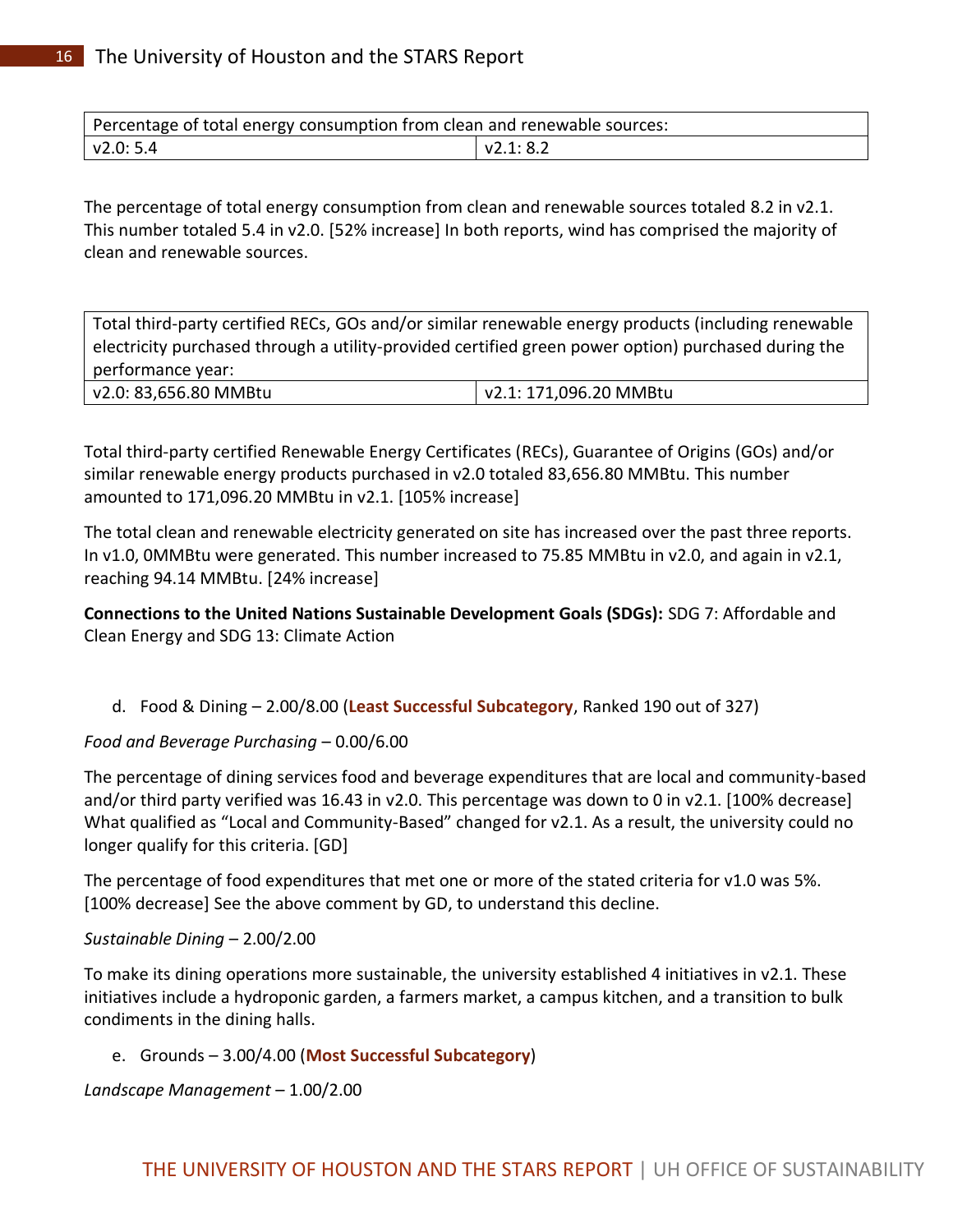*Biodiversity* – 2.00/2.00

f. Purchasing – 3.78/6.00

# *Sustainable Procurement* – 2.00/3.00

The University of Houston supports and encourages Historically Underutilized Businesses (HUBs). This is stated in the university's System Administrative Memoranda (SAM). Chartwells, the service provider for the University Master Food Service Agreement, has a variety of policies relating to sustainable business practices.

**Recommendations**: Sustainable Procurement at the university considers disadvantaged businesses and social and environmental responsibilities, but not recycled consumer waste in its procurement. In the future, the university should have a stated preference for preference for post-consumer recycled or bio-based content or to otherwise minimize the negative environmental impacts of products and services. It should employ a Life Cycle Cost Analysis (LCCA) when evaluating energy- and water-using products and systems (e.g., HVAC systems).

*Electronics Purchasing* – 1.00/1.00

*Cleaning and Janitorial Purchasing* – 0.63/1.00

*OP-14: Office Paper Purchasing* – 0.15/1.00

| Percentage of expenditures on office paper that is 90-100 percent post-consumer recycled and/or |  |  |
|-------------------------------------------------------------------------------------------------|--|--|
| agricultural residue content and/or FSC Recycled label:                                         |  |  |
| V2.1:8.27<br>  v2.0: 0                                                                          |  |  |

The University of Houston purchases 8.27% of its office paper with post-consumer recycled, agricultural residue, and/or Forest Stewardship Council (FSC) certified content.

### **Transportation** – 3.56/7.00 (Ranked 180 out of 327) R

OP-15: Campus Fleet – 0.21/1.00

| Number of vehicles in the institution's fleet that are: 100 percent electric: |  |
|-------------------------------------------------------------------------------|--|
| v2.0: 102                                                                     |  |

The number vehicles in the institution's fleet that were 100 percent electric in v2.0 was 102. The number vehicles in the institution's fleet that were 100 percent electric in v2.1 was 103 [1% increase]

OP-16: Student Commute Modal Split (Now OP-16: Commute Modal Split and worth 5 points) – 0.91/2.00 C

| Total percentage of students (graduate and undergraduate) that use more sustainable commuting |          |           |
|-----------------------------------------------------------------------------------------------|----------|-----------|
| options as their primary means of transportation:                                             |          |           |
| v1.0: 34                                                                                      | v2.0: 38 | V2.1:45.3 |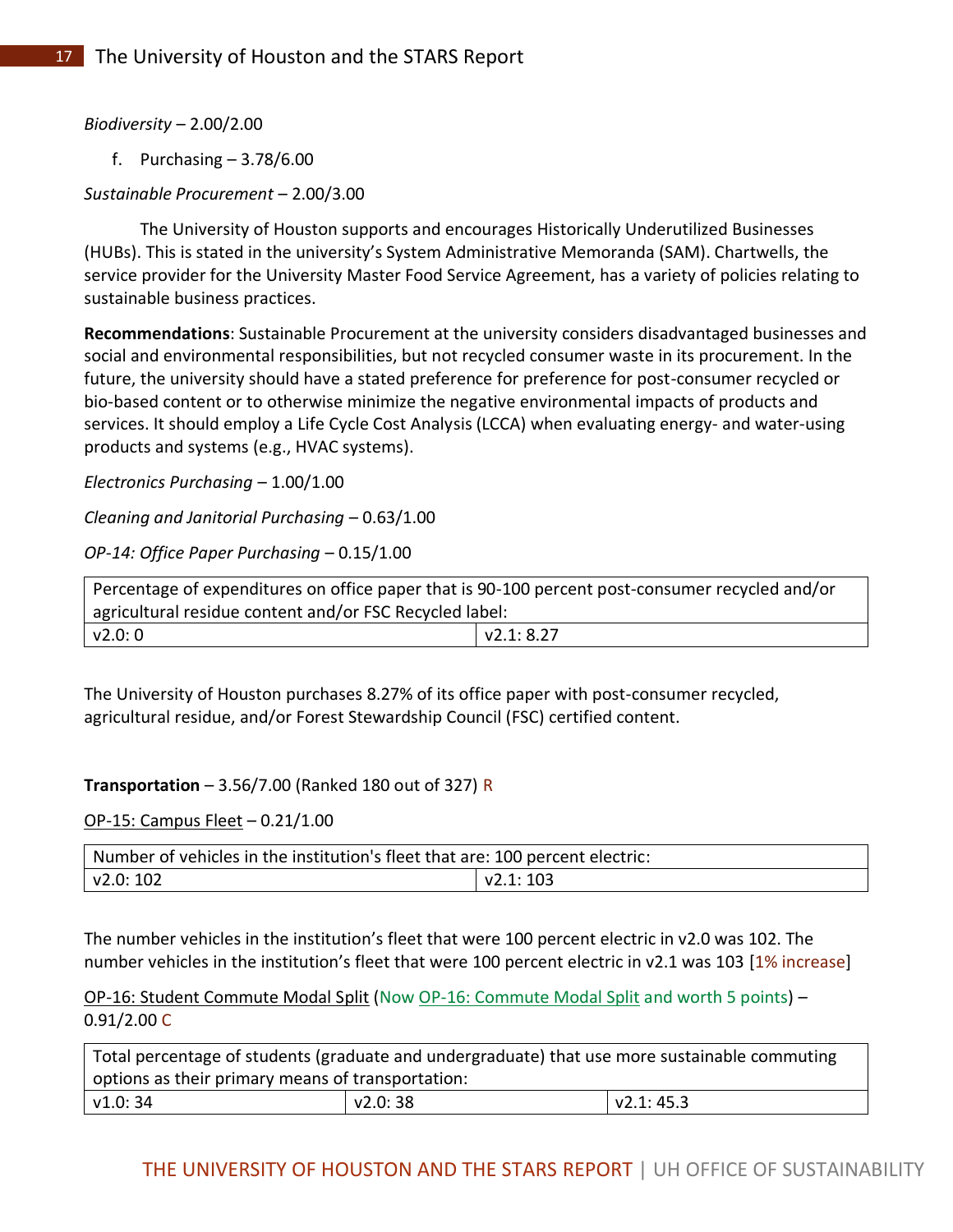The total percentage of students (graduate and undergraduate) that use more sustainable commuting options as their primary means of transportation was 45.30 in v2.1. This number is up from 38 percent in v2.0. [19% increase]

The COAST program (which is organized by UH Parking and Transportation Services) may explain this increase. The program was launched in 2016 and was able to sign-up 1,918 students in its first year (UH Parking and Transportation Services, 2017). As of 2018, the program boasts nearly 3,000 members. This has offset the need for at least one future parking garage and means that that university avoids approximately 13,800 metric tons of carbon dioxide annually.

In v1.0, 34% students chose to use more sustainable forms of commuting, as opposed to 66% of students that opted to drive alone as their primary means of transportation.



# OP-17: Employee Commute Modal Split (Now OP-16: Commute Modal Split and worth 5 points) – 0.64/2.00

| Total percentage of the institution's employees that use more sustainable commuting options as |         |
|------------------------------------------------------------------------------------------------|---------|
| their primary method of transportation:                                                        |         |
| $\sqrt{2.0}$ : 47.80                                                                           | V2.1:32 |

# OP-18: Support for Sustainable Transportation (Now worth 1 point) – 1.80/2.00

The university has yet to provide secure bicycle storage for bicycle users. It also has yet to provide short-term parking for all occupied buildings and long-term storage for all residential halls. The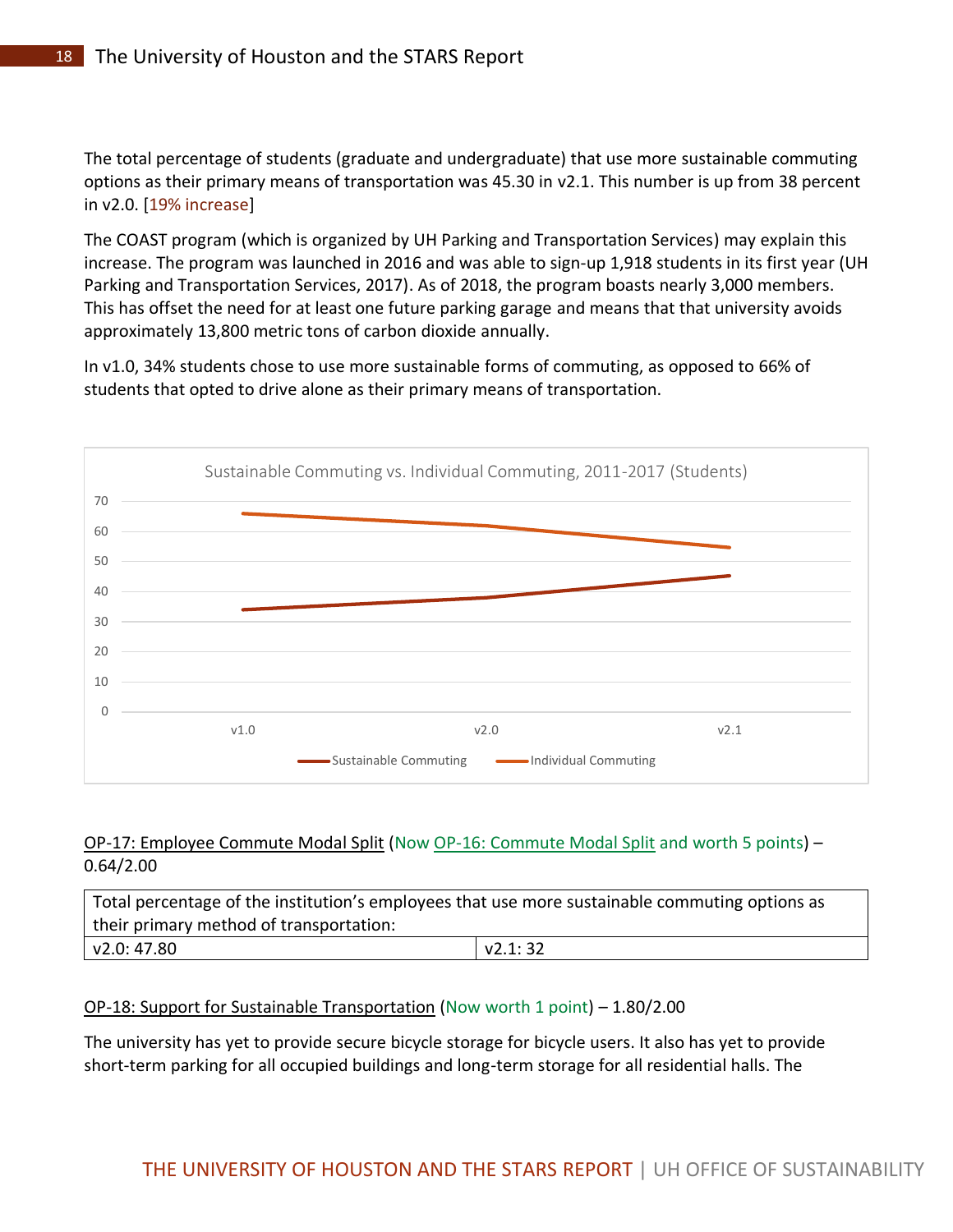institution did, however, recently enter into a partnership with Houston BCycle (a bike share program) in 2018.

#### **RECOMMENDATIONS**:

- Establish reimbursement program for bike commuters (University of Pennsylvania)
- Implement zero emissions transit system (University of California, Irvine)
- Offer quarterly or unlimited access to public transit (University of California, Los Angeles)
- Provide no-cost memberships for a bike share program (University of California, Berkeley)
- Decrease business permits (Texas A&M University)
- Increase capacity of on-campus transit system (Texas A&M University)
- Connect Students and Faculty to Park and Ride Systems

### **Waste** – 4.30/10.00

### Waste Minimization and Diversion *–* 2.63/8.00

The total waste generated (and diverted) totaled 4,270.12 Tons in v2.1. 4,460.65 Tons were generated in v2.0. [4% decrease] 16% of the total waste generated in v2.1 was recycled. In v2.0, 17% of the total waste generated was recycled.

3,461.85 Tons of materials (77% of all waste) were disposed of in a solid waste landfill or incinerator in v2.0, as opposed to 3567.80 Tons (84% of all waste) in v2.1. [3% increase]

Construction and Demolition Waste Diversion – 0.67/1.00

Hazardous Waste Management – 1.00/1.00

**Water** – 3.67/7.00 (Ranked 145 out of 327)

Water Use – 1.67/5.00

| Total water use (potable and non-potable combined): |                                             |  |
|-----------------------------------------------------|---------------------------------------------|--|
| $\sqrt{2.0}$ (2014): 411,151,300 Gallons            | $\vert$ v2.1 (2015-17): 435,833,016 Gallons |  |

The total water use (potable and non-potable combined) in v2.0 was 411,151,300 gallons. Total water use in v2.1 was 435,833,016 gallons. [6% increase] The increased water use may have to do with the fact that v2.1 accounted for a longer period than v2.0. This increase may relate to the expansion of the campus, as well: more toilets means more water will be used. [GD]

More than 700,000 gallons of water per second pour over Niagara Falls (Delaware North Parks & Resorts, 2019). This means that the total water used by the university could pour over Niagara Falls for 10 minutes.

| Potable water use:               |                                     |
|----------------------------------|-------------------------------------|
| v2.0 (2014): 391,634,000 Gallons | v2.1 (2015-17): 428,655,346 Gallons |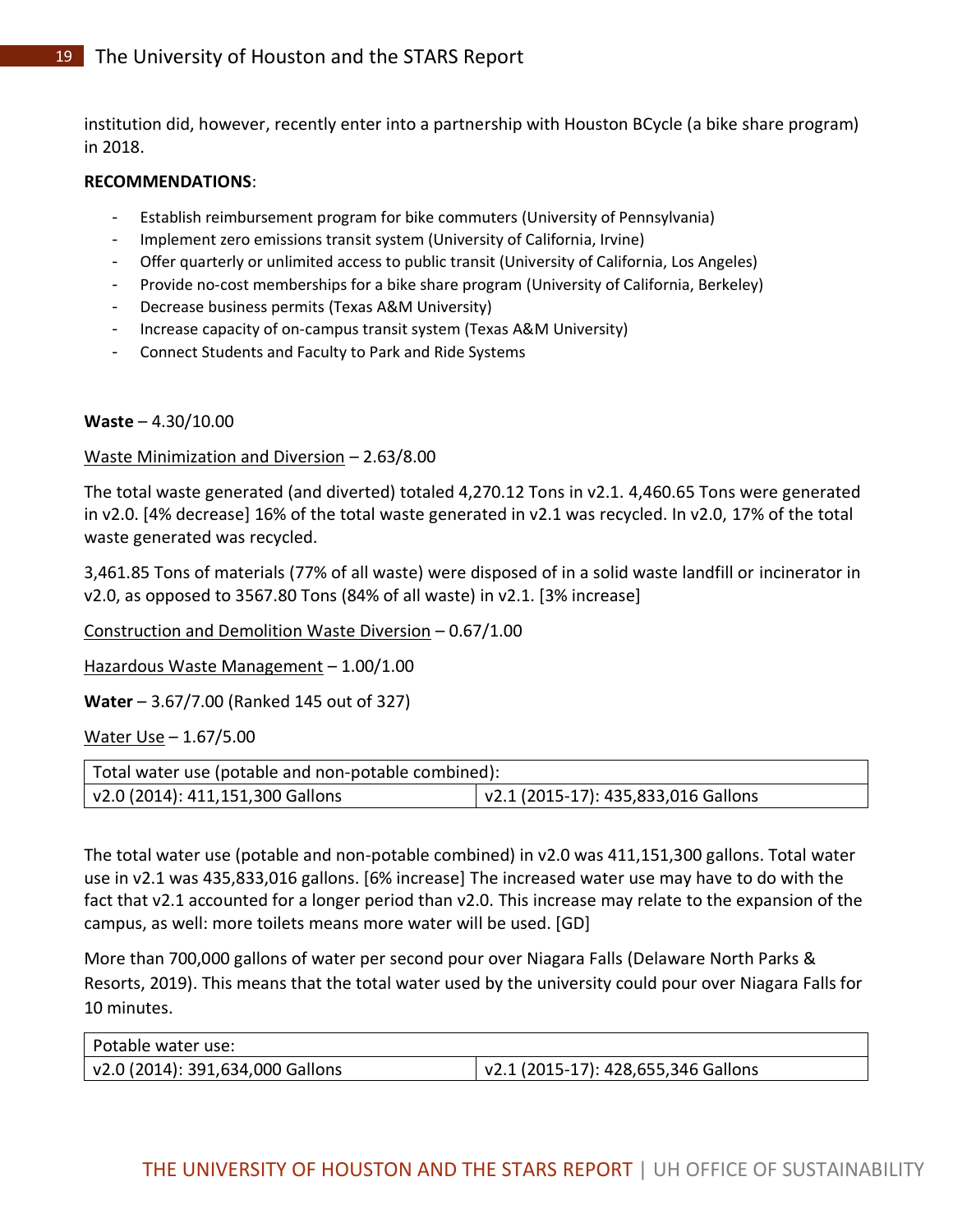Potable water use totaled 428,655,346 Gallons in v2.1 and 391,634,000 Gallons in v2.0. [9% increase]

2.5 points (or half of the points for this credit) would have been earned, if the university had achieved a 15 percent reduction in its potable water use per weighted campus user score (when compared to the baseline year). Unfortunately, there was no decrease in such water use and water use in this category actually increased from the baseline year by 0.6 percent.

The area of vegetated grounds in v2.0 was 416.21 acres. The area of vegetated grounds in v2.1 was 270 acres. [35% decrease]

### **RECOMMENDATIONS:**

Rainwater Management – 2.00/2.00

#### **RECOMMENDATIONS:**

### **PLANNING & ADMINISTRATION** – 19.76/32.00 or 61.8%

a. Coordination & Planning – 6.50/8.00

*Sustainability Coordination* – 1.00/1.00

*Sustainability Planning* – 4.00/4.00

*Participatory Governance* – 1.50/3.00

The main reason the university did not receive the maximum points available here is because it does not have written policies and procedures to identify and engage external stakeholders (i.e. local residents) in land use planning, capital investment projects, and other institutional decisions that affect the community. The same applies to the previous STARS report.

b. Diversity & Affordability – 9.04/10.00 (**Most Successful Subcategory**)

*Diversity and Equity Coordination* – 1.89/2.00

*Assessing Diversity and Equity* – 1.00/1.00

*Support for Underrepresented Groups* – 3.00/3.00

*Affordability and Access* – 3.15/4.00

| The graduation/success rate for low-income students (0-100): |          |
|--------------------------------------------------------------|----------|
| $V2.0$ :                                                     | v2.1: 51 |

Data for v2.0 on this indicator would be useful in determining whether or not the graduation/success rate for low-income students is progressing or not.

| The percentage of students graduating with no interest-bearing student loan debt or for whom no |         |  |
|-------------------------------------------------------------------------------------------------|---------|--|
| out-of-pocket tuition is required:                                                              |         |  |
| v2.0: 51                                                                                        | V2.1:63 |  |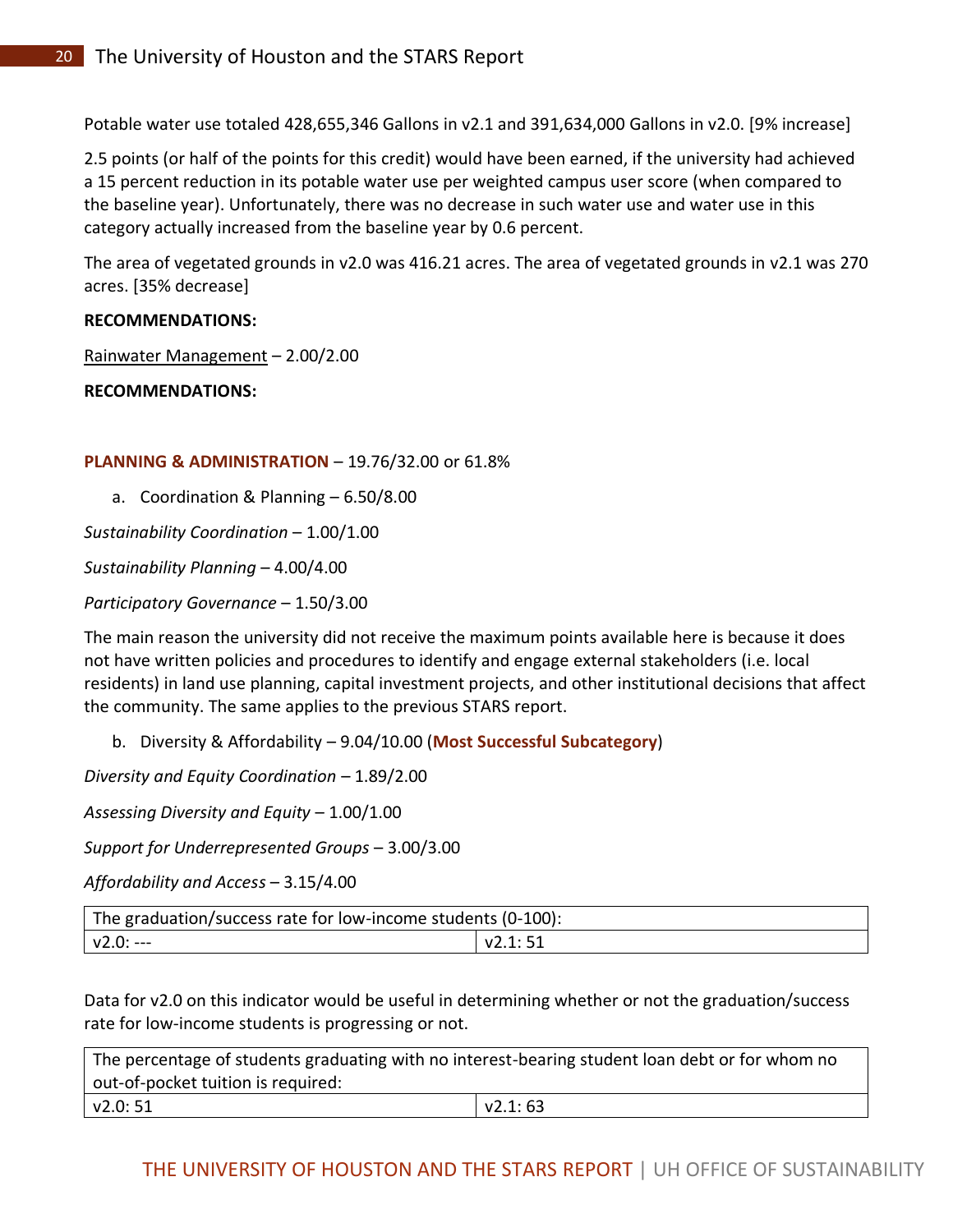The percentage of students graduating with no interest-bearing student loan debt or for whom no outof-pocket tuition is required was up from 51 in v2.0 to 63 in v2.1. [81% increase]

c. Investment & Finance – 1.08/7.00 (**Least Successful Subcategory**)

*Committee on Investor Responsibility* – 0.00/2.00

*Sustainable Investment* – 0.08/4.00

| Percentage of the institution's investment pool in positive sustainability investments: |           |  |
|-----------------------------------------------------------------------------------------|-----------|--|
| $\sqrt{2.0:1.97}$                                                                       | V2.1:1.19 |  |

In v2.0, the University invested 6,104,672 US/Canadian \$ in one or more sustainability investment funds (e.g. a renewable energy or impact investment fund). In v2.1, the University invested 6,259,224 US/Canadian \$. [3% increase]

| Percentage of the institution's investment pool in positive sustainability investments: |           |  |
|-----------------------------------------------------------------------------------------|-----------|--|
| v2.0: 0.99                                                                              | v2.1:1.19 |  |

The university has yet to develop a sustainable investment policy.

*Investment Disclosure* – 1.00/1.00

d. Wellbeing & Work – 3.14/7.00 (Ranked 176 out of 327)

*Employee Compensation* – 0.45/3.00

100 percent of the institution's employees do not receive a living wage, but 90 percent does. In order to receive full credit for Part 1 of the credit's 0.75 points, 100 percent of employees must earn a living wage. 55 percent of the institution's employees which have been contracted to work receive a living wage. In v2.0, 100 percent of both employees and contractors were covered by sustainable compensation standards or a living wage.

*Assessing Employee Satisfaction –* 1.00/1.00

*Wellness Program* – 1.00/1.00

*Workplace Health and Safety* – 0.69/2.00

#### **INNOVATION & LEADERSHIP** – 5.00/5.00 (**Most Successful Category**)

a. Exemplary Practice – 1.00/1.00

*Sustainable Dining Certification* – 0.50/0.50

*Serving Underrepresented Groups* – 0.50/0.50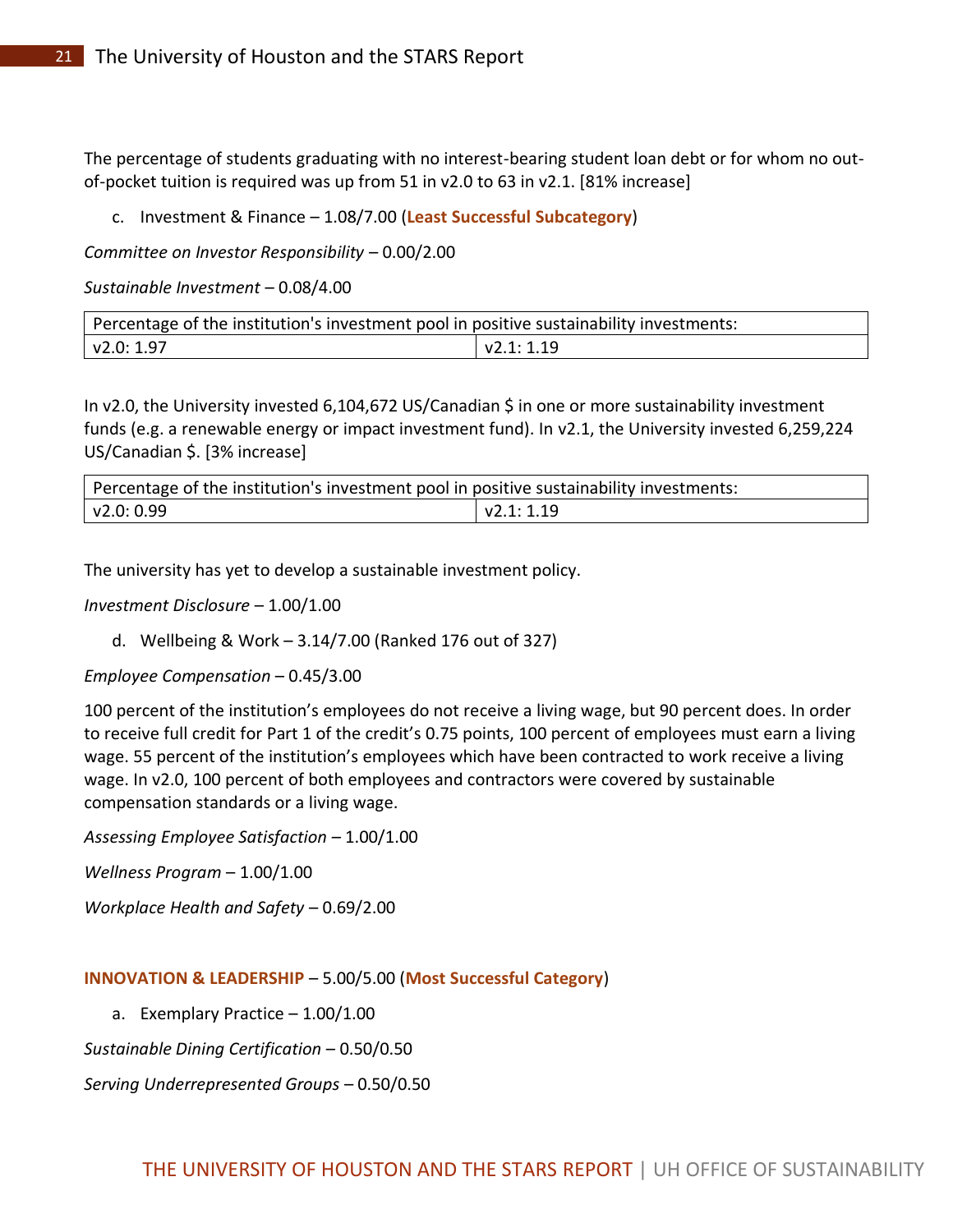b. Innovation  $-4.00/4.00$ 

*Innovation A* – 1.00/1.00

- *Innovation B* 1.00/1.00
- *Innovation C* 1.00/1.00

*Innovation D* – 1.00/1.00